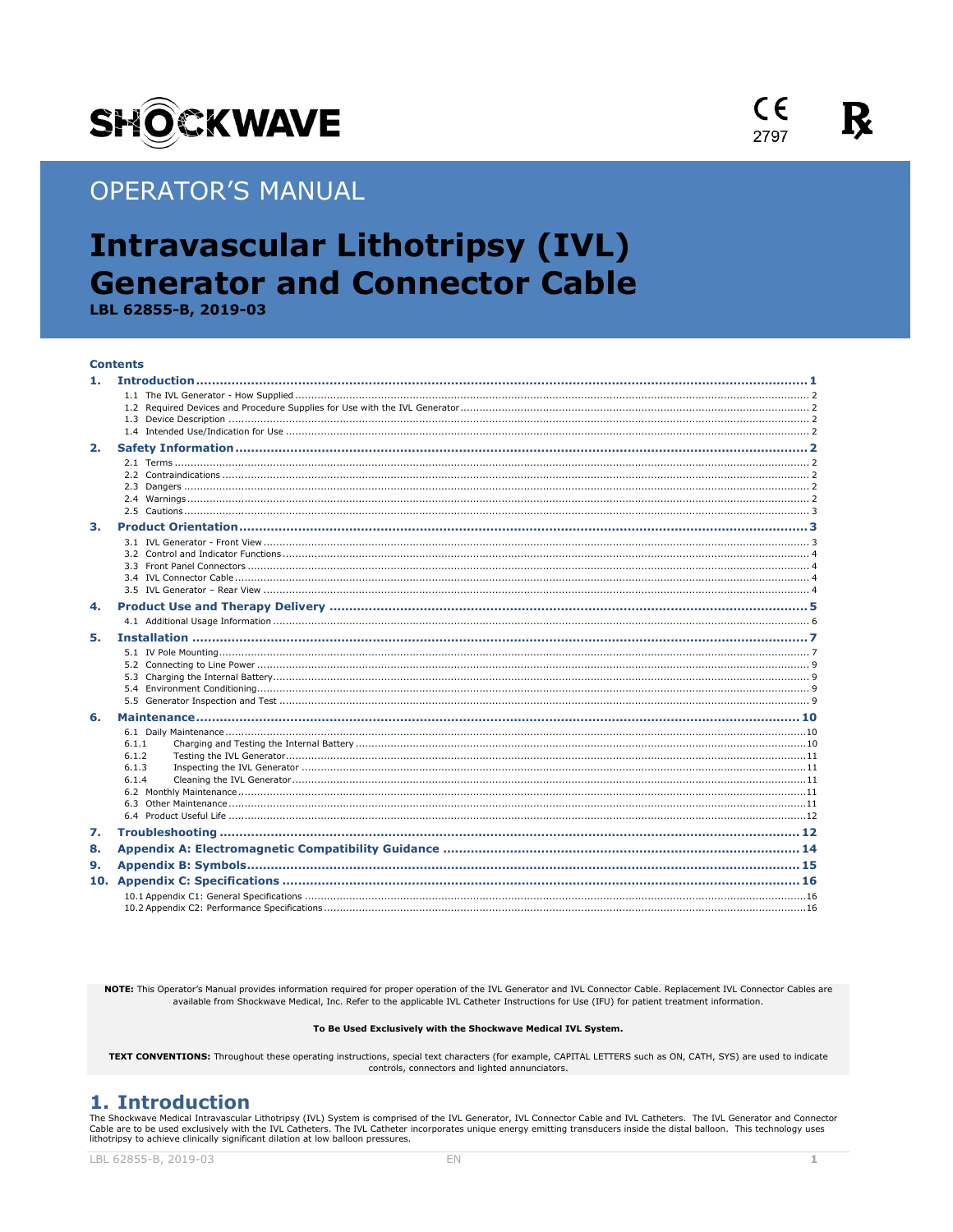#### <span id="page-1-0"></span>**1.1 The IVL Generator - How Supplied**

The IVL Generator is provided non-sterile and is reusable. The IVL Generator is shipped with the following items: IV Pole Mounts for IVL Generator and Charger

- 
- Charger Module 1 ea\* IVL Connector Cable (See Section 3.4)
- AC Mains Cable
- Operator's Manual \* Additional IVL Connector Cables can be ordered separately.

The product is shipped as an assembly including the IVL Generator, IV Pole Mount and Charger Module for mounting on an IV pole, as shown below:



#### <span id="page-1-1"></span>**1.2 Required Devices and Procedure Supplies for Use with the IVL Generator**

- Shockwave Medical IVL Catheter
- Sterile Sleeve, 1.52 m long for IVL Connector Cable
- One IV pole with five casters located in a circular pattern with a diameter of at least 23 inches (58 cm), and a pole diameter of 3/4 to 1 inch (19 mm to 25 mm),
- such as the I.V. League Ventilator Stat-Stand™ model 1059 or equivalent is required. An IV pole that is securely affixed to the procedure bed may also be used. **1.3 Device Description**

<span id="page-1-2"></span>The IVL Generator and Connector Cable are used with a Shockwave Medical IVL Catheter to deliver localized, lithotripsy-enhanced, balloon dilatation of calcified, stenotic arteries. The IVL Generator, IVL Connector Cable and IVL Catheters are designed to exchange data during patient treatment. This feature is designed to automatically set pulse parameters unique to each catheter type such as catheter pulse life; refer to the applicable IVL Catheter Instructions for Use for additional information.

#### <span id="page-1-3"></span>**1.4 Intended Use/Indication for Use**

The Shockwave Medical IVL Generator and Connector Cable are intended for use with Shockwave Medical IVL Catheters only.

**NOTE:** Refer to the individual Shockwave Medical IVL Catheter Instructions for Use. It is important to carefully review the specific indications, contraindications, warnings, precautions, and adverse events included with each IVL Catheter prior to use of the IVL Catheter with the IVL Generator and Connector Cable.

**CAUTION** The IVL System is intended to be used by experienced medical personnel in a catheterization lab within the environmental ranges specified in Appendix C. This device should only be used following an arteriogram (or CT or MRI) of the vascular system and confirmation of appropriate target lumen size.

## <span id="page-1-4"></span>**2. Safety Information**

#### <span id="page-1-5"></span>**2.1 Terms**

The following terms are used either in these operating instructions or on the IVL Generator:

**DANGER:** Immediate hazards that will result in serious personal injury or death.

**WARNING:** Hazards or unsafe practices that may result in serious personal injury or death.

**CAUTION:** Hazards or unsafe practices that may result in minor personal injury, product damage, or property damage.

#### <span id="page-1-6"></span>**2.2 Contraindications**

There are no specific contraindications for use of the IVL Generator and Connector Cable. However, users should read and understand the specific indications,

contraindications, warnings, and precautions included with the applicable Shockwave Medical IVL Catheter Instructions For Use (IFU).

<span id="page-1-7"></span>**NOTE:** The contraindications listed in the IVL Catheter IFU also apply to the use of the IVL Generator and Connector Cable. Carefully review the specific indications, contraindications, warnings, precautions, and adverse events included with each IVL Catheter, prior to use of the IVL Catheter with the IVL Generator and Connector Cable.

#### **2.3 Dangers**

#### **DANGER EXPLOSION HAZARD**

This system generates small electrical sparks during normal operation. Do not use this product in the presence of flammable gases or anesthetics. **FIRE HAZARD** 

#### The IVL Generator contains a rechargeable lithium ion battery. Do not disassemble, puncture, crush, expose to high temperatures, or incinerate the IVL Generator or battery.

#### <span id="page-1-8"></span>**2.4 Warnings**

## **WARNINGS GENERAL WARNINGS**

Do not operate the IVL System until you have read both the Operator's Manual and the Instructions for Use provided with the IVL Catheter. An understanding of the features, functions, indicators and connectors of IVL Generator is a prerequisite for the proper use of this equipment and before clinical use. The IVL Generator is only compatible with the Shockwave Medical IVL Catheters and related accessories.

#### **SHOCK HAZARD**

This product delivers pulses of up to 3000 volts of electrical energy. Unless properly used as described in these operating instructions, this electrical energy may cause serious injury. To<br>avoid the risk of electrical sho Grounding reliability can only be achieved when connected to an equivalent receptacle marked "hospital use" or "hospital grade". Only use the Charger Module provided with the IVL Generator to avoid shock.

#### **SHOCK HAZARD**

Do not attempt to service the system. It contains no operator serviceable components and dangerous high voltages may be present. No user modification or servicing of this equipment is allowed. If any part of this product appears damaged, remove from use and contact your Shockwave Medical representative for repair or replacement.

#### **SHOCK OR FIRE HAZARD**

Do not immerse any portion of the IVL Generator in water or other fluids. Do not immerse IVL Connector Cables in water or other fluids. Avoid spilling any fluids on the IVL Generator. Spilled liquids may cause the IVL Generator to perform inaccurately or malfunction. Do not clean with solvents or flammable agents as this may cause damage to the IVL Generator and possibly cause harm to the user. Do not autoclave or sterilize the IVL Generator or IVL Connector Cables as this may cause the IVL Generator or IVL Connector Cable to malfunction.

#### **POSSIBLE FIRE**

Use care when operating this device close to oxygen sources (such as bag-valve-mask devices or ventilator tubing). Turn off gas source or move source away from patient during therapy. **ELECTRICAL INTERFERENCE HAZARDS**

LBL 62855-B, 2019-03 **EN** Equipment operating in close proximity may emit strong electromagnetic or radio frequency interference (RFI) which could affect the performance of this device. If use of equipment in close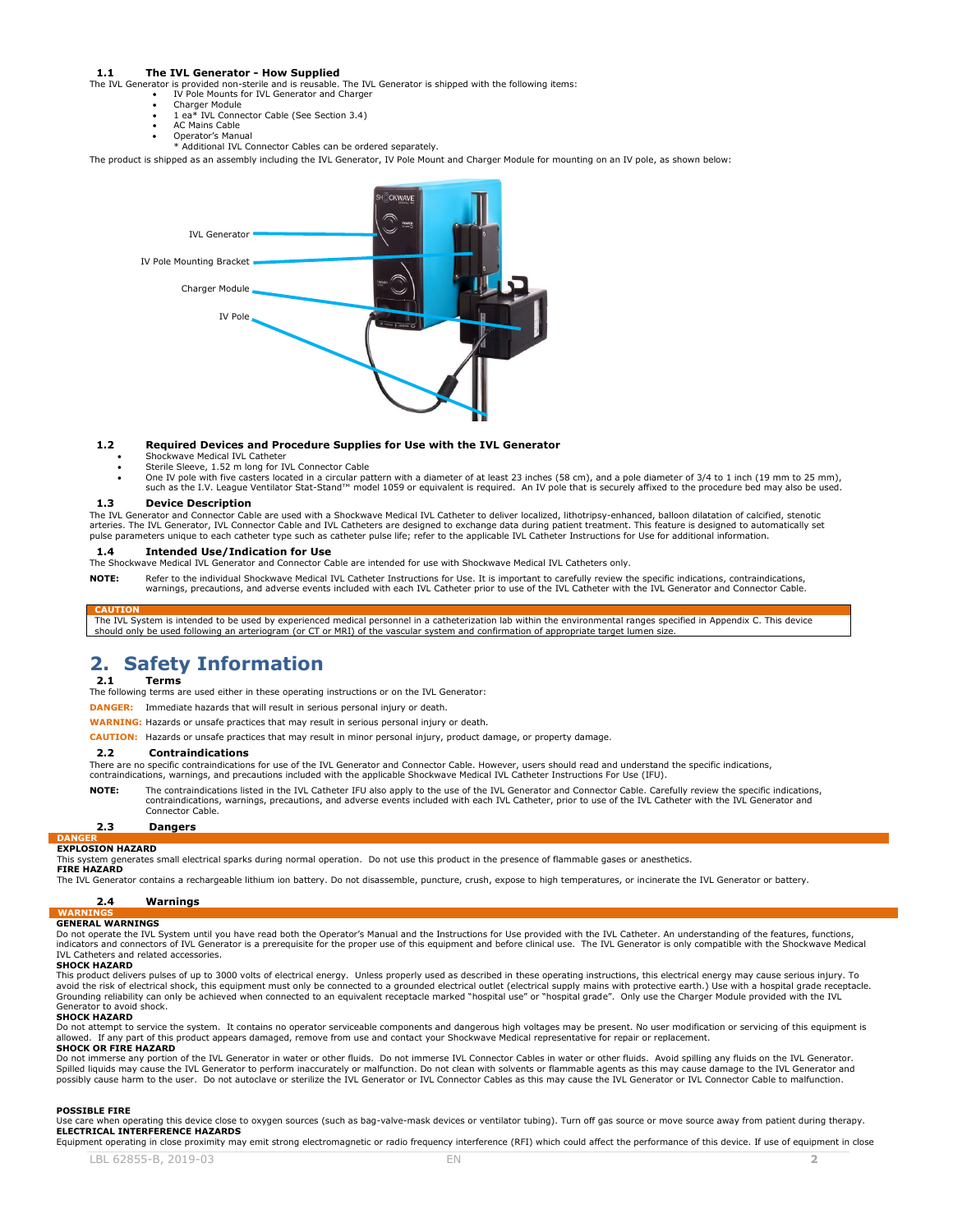proximity is necessary, observe the device to verify normal operation in the configuration in which the device will be used. Do not operate the IVL Generator near cauterizers, diathermy equipment, or other portable and mobile RF communications equipment. Refer to Appendix A for recommended distances of equipment. Contact your Shockwave Medical representative if assistance is required.

#### **POSSIBLE ELECTRICAL INTERFERENCE**

Using cables, emitters, or accessories not specified for use with this product may result in increased emissions and/or decreased immunity from electromagnetic or radio frequency<br>interference (RFI) which could affect the p **POSSIBLE DEVICE SHUTDOWN**

This device operates only from an internal battery source. Charge the IVL Generator battery when not in use. Available battery capacity is indicated on the IVL Generator front panel display as a battery symbol that is filled in solid proportionate to charge status. A lightning bolt symbol is displayed inside the battery symbol during charging. The IVL Generator may shut down<br>without warning if the IVL Generat

The IVL Generator and its accessories (including IVL Catheters and IVL Connector Cables) contain ferromagnetic materials. As with all ferromagnetic equipment, these products must not be<br>used in the presence of the high mag **USE ENVIRONMENT**

Allow the IVL Generator and its accessories (including IVL Catheters and IVL Connector Cables) to adjust to room temperature and humidity conditions for at least twenty four hours before<br>use. See Appendix C for specified o **IMPROPER DEVICE PERFORMANCE HAZARDS**

Using other manufacturers' cables, catheters, power adapters, or batteries may cause the device to perform improperly and may invalidate the safety agency certifications. Use only the<br>accessories that are specified in thes

#### **2.5 Cautions**

#### <span id="page-2-0"></span>**CA GENERAL CAUTIONS**

The Shockwave Medical IVL System is intended for use by a physician, or on the order of, a physician. Prior to using the IVL Generator, the user should be familiar with the controls and functions of the system described in this manual. Do not press more than one button at a time on the IVL Generator. The IVL Generator may not respond to either user input. If the<br>shipping container has been damaged in tran esentative for repair or replacement.

#### **IVL POLE TIP HAZARD**

Observe the recommendations noted herein for mounting the IVL Generator to an IV pole. Failure to comply with recommendations could result in an injury to the user or patient.

### **CATHETER MOVEMENT HAZARD**

Use caution to prevent unintentional movement of the IVL Connector Cable and IVL Catheter during treatment. Failure to comply with this recommendation could result in an injury to the natient.

### **EQUIPMENT DAMAGE**

The IVL Generator delivers low-energy, short-duration, high-voltage pulses to the IVL Catheter through the IVL Connector Cable. The system is designed not to deliver pulses unless an<br>IVL Catheter Connector is mated with th connector to become contaminated by or immersed in fluids. Failure to observe these precautions may damage the cables or catheter and then they should be replaced. not allow any connector

The IVL Catheters require inflation pressure using the correct mixture of 50% ontrast and 50% saline to operate reliably. Deliver therapy pulses only when the balloon contains fluid.<br>Only inflate the balloon to the specifi and could possibly result in patient injury.

# <span id="page-2-2"></span>**3.1 IVL Generator - Front View**  $SHO$ CKWAVF Power Status Power On/Off Remaining Pulse Count Battery Capacity Balloon Size Therapy Status ІЗЯЯ Therapy On/Off Therapy ConnectorConnector Door Charger Connector (behind door)

## <span id="page-2-1"></span>**3. Product Orientation**

Refer to the Installation and Maintenance sections for information on how to prepare the IVL Generator for use. The figure in 3.1 (next page) shows the front view of the IVL Generator. All indicators are shown activated in this view for illustration purposes only. The table of 3.2 (next page) lists the controls and provides a brief description.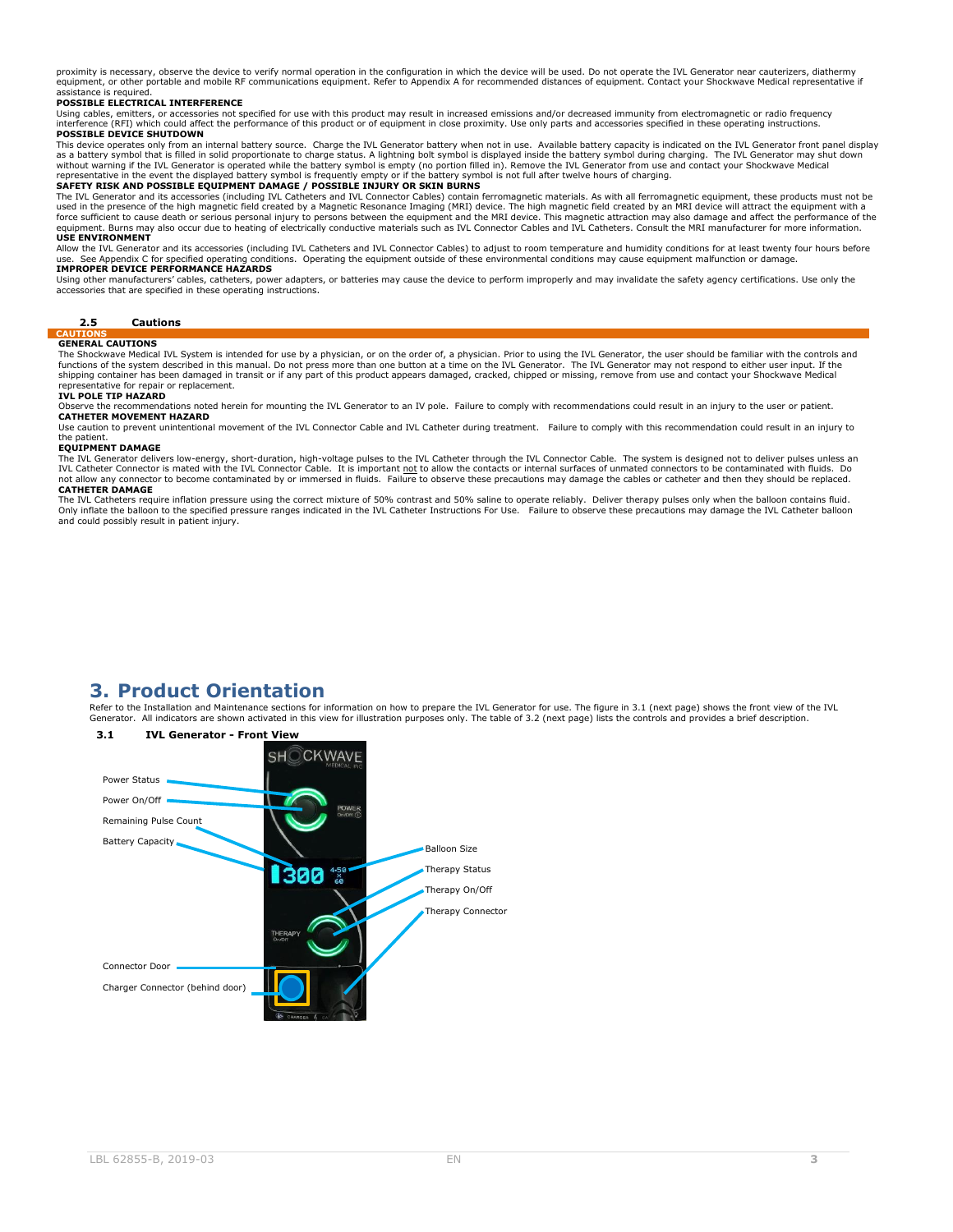### <span id="page-3-0"></span>**3.2 Control and Indicator Functions**

| <b>CONTROL</b>                                      | <b>DESCRIPTION</b>                                                                                                                                   | <b>MORE INFO</b>                                                                                                                                                     |
|-----------------------------------------------------|------------------------------------------------------------------------------------------------------------------------------------------------------|----------------------------------------------------------------------------------------------------------------------------------------------------------------------|
| <b>POWER ON/OFF</b>                                 | Turns IVL Generator on or off.                                                                                                                       | Refer to 3.1 IVL Generator Front View                                                                                                                                |
| <b>THERAPY ON/OFF</b>                               | Press to activate the IVL Generator.                                                                                                                 | IVL Connector Cable and a valid IVL Catheter must be<br>connected to activate.                                                                                       |
|                                                     |                                                                                                                                                      |                                                                                                                                                                      |
| <b>INDICATOR</b>                                    | <b>DESCRIPTION</b>                                                                                                                                   | <b>MORE INFO</b>                                                                                                                                                     |
| <b>POWER STATUS Indicator</b>                       | On green when IVL Generator is on.                                                                                                                   | Refer to 3.1 IVL Generator Front View                                                                                                                                |
|                                                     | On yellow when user action is required regarding the IVL Catheter (CATH).                                                                            | See Section 4 step 6.                                                                                                                                                |
|                                                     | On red when internal diagnostics have detected a problem (SYS).                                                                                      | See Section 7.                                                                                                                                                       |
| <b>BATTERY CAPACITY</b><br>Display/ Charging Status | Indicates battery charge remaining.                                                                                                                  | See Section 4 step 2.                                                                                                                                                |
| <b>BATTERY CHARGING</b><br><b>Indicator</b>         | Lightning bolt symbol appears when the Charger Module is connected and is charging<br>the battery from mains power.                                  | Charge IVL Generator before use. See Sections 5.2 and 5.3.                                                                                                           |
| <b>BALLOON SIZE Display</b>                         | IVL Catheter Balloon Diameter and Length                                                                                                             | When IVL Connector Cable and valid IVL Catheter<br>connected.                                                                                                        |
| <b>PULSE COUNT Display</b>                          | Number of Pulses available.                                                                                                                          | Counts down from available Pulse Count Per Catheter during<br>treatment as each pulse is delivered. Refer to applicable IVL<br>Catheter IFU for the Max Pulse Count. |
| <b>THERAPY STATUS</b><br><b>Indicator</b>           | On green when the device is ready to deliver therapy. Flashes to indicate therapy is<br>in process. On yellow when therapy is paused or deactivated. | See Section 4, Steps 5 - 9.                                                                                                                                          |

### <span id="page-3-1"></span>**3.3 Front Panel Connectors**

| <b>FEATURE</b>           | <b>DESCRIPTION</b>                                                           | <b>MORE INFO</b> |
|--------------------------|------------------------------------------------------------------------------|------------------|
| <b>CONNECTOR DOOR</b>    | Slide right to connect charger.                                              | See Section 4,   |
|                          | Slide left to connect IVL Connector Cable.                                   | Step 4.          |
| <b>CHARGER CONNECTOR</b> | Used to connect to charger module.                                           | See Section 5.3  |
| <b>THERAPY CONNECTOR</b> | Used to connect to IVL Connector Cable (the Connector Cable connects the IVL | See Section 4    |
|                          | Generator to the IVL Catheter).                                              | Step 4.          |

### <span id="page-3-2"></span>**3.4 IVL Connector Cable**

Pressing and holding the THERAPY CONTROL on the IVL Connector Cable initiates therapy delivery. The IVL Generator must first be activated (THERAPY STATUS indicators on<br>IVL Generator front panel and CATHETER CONNECTOR will



<span id="page-3-3"></span>**3.5 IVL Generator – Rear View** There are no controls or indicators on the rear of the IVL Generator. Refer to Appendix B for more information regarding the symbols used.

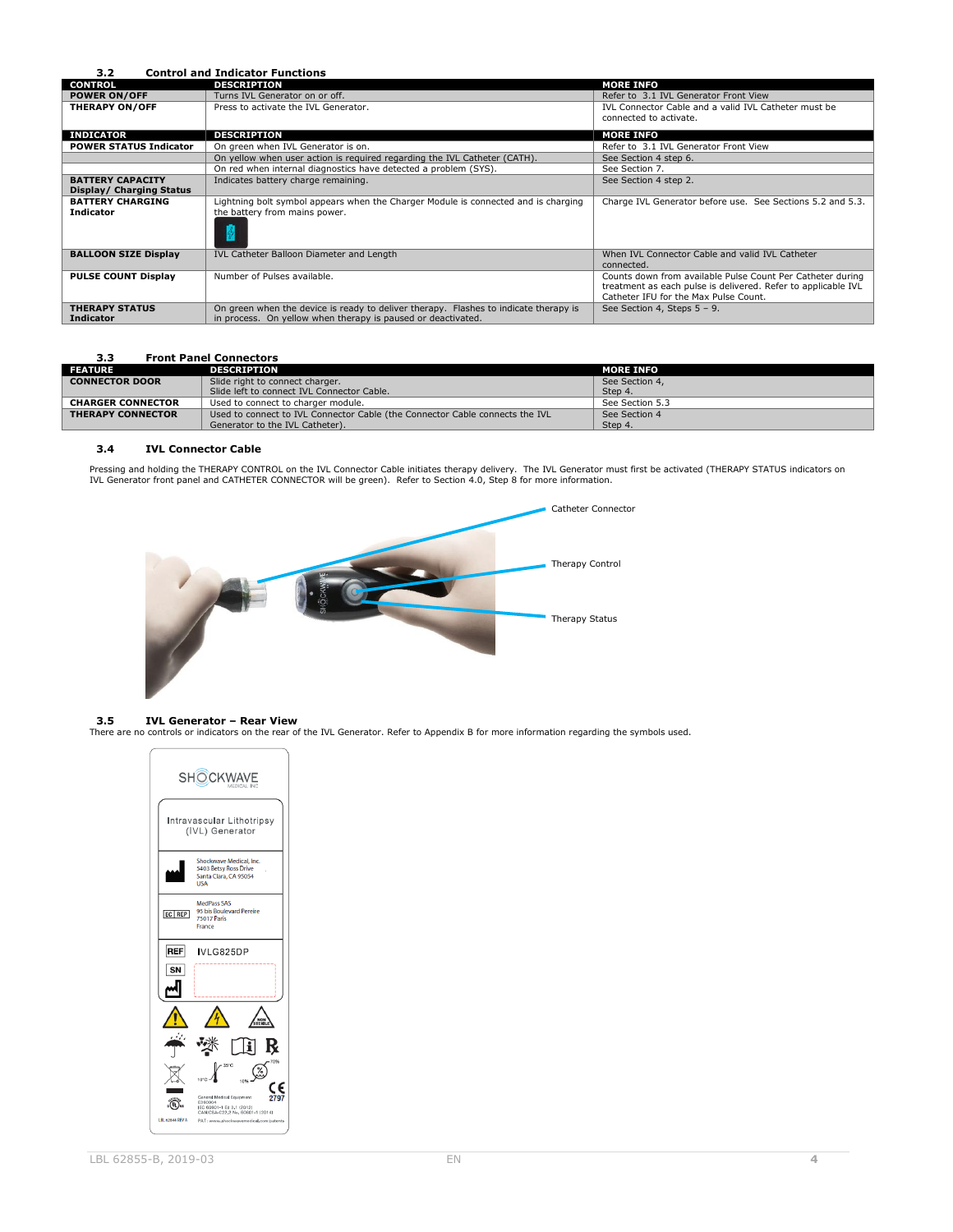<span id="page-4-0"></span>4. Product Use and Therapy Delivery<br>Before use read all sections of this operator's manual and familiarize yourself with all controls, displays and connector features. Charge the IVL Generator before use (see<br>Sections 5.2,

| <b>Step</b>                                                                                                                                                                                                                                                                                                                                                                                                                                                                                                                                                                                                                                                                                                                                                                                                                                                                                                                                                                                                    | Picture or additional info if applicable                                              |
|----------------------------------------------------------------------------------------------------------------------------------------------------------------------------------------------------------------------------------------------------------------------------------------------------------------------------------------------------------------------------------------------------------------------------------------------------------------------------------------------------------------------------------------------------------------------------------------------------------------------------------------------------------------------------------------------------------------------------------------------------------------------------------------------------------------------------------------------------------------------------------------------------------------------------------------------------------------------------------------------------------------|---------------------------------------------------------------------------------------|
| Step 1 - Turn the Generator On<br>Momentarily depress the POWER ON/OFF button. All indicators on the IVL Generator will come on briefly as a test. The THERAPY STATUS<br>indicator will come on yellow and green during this test. The POWER STATUS indictor will continue to be on green.                                                                                                                                                                                                                                                                                                                                                                                                                                                                                                                                                                                                                                                                                                                     | <b>POWER</b><br>On/Off (                                                              |
| Step 2 - Confirm Battery Capacity<br>With the Generator powered on, the BATTERY CAPACITY will be shown in the right side of the display. The battery symbol should be at least<br>partially filled as shown.<br>If the battery symbol is empty, additional charging of the battery is recommended before use because there may not be an adequate charge to<br>complete a patient treatment.                                                                                                                                                                                                                                                                                                                                                                                                                                                                                                                                                                                                                   |                                                                                       |
| Step 3 - Check Diagnostics<br>Confirm that the display is as pictured with no error messages displayed. If an error message is displayed, refer to Troubleshooting, Section<br>7.0.<br>Normal display with no errors shown to the right.                                                                                                                                                                                                                                                                                                                                                                                                                                                                                                                                                                                                                                                                                                                                                                       |                                                                                       |
| If a yellow light is displayed, refer to Troubleshooting, Section 7.0.<br>If any error messages come on during use, refer to Troubleshooting, Section 7.0.<br>Error Condition - Catheter error shown to the right.                                                                                                                                                                                                                                                                                                                                                                                                                                                                                                                                                                                                                                                                                                                                                                                             | POWER<br>On/Off CD<br>$Err(80)$ CATH                                                  |
| Step 4 - Connect IVL Connector Cable<br>Disconnect the Charger Module from the CHARGER CONNECTOR if it is connected.<br>Slide the CONNECTOR DOOR fully to the left, revealing the THERAPY CONNECTOR as shown.<br>Connect the GENERATOR CONNECTOR end of the Connector Cable to the THERAPY CONNECTOR. Orient the connector and gently push in.<br>The connector is magnetic and will engage as the magnet gets close. Push gently to confirm connector is fully engaged.                                                                                                                                                                                                                                                                                                                                                                                                                                                                                                                                       | Slide CONNECTOR DOOR to left to reveal the<br>THERAPY CONNECTOR<br>THERAPY CONNECTOR: |
| Step 5 - Prepare IVL Catheter for Use<br>Prepare the catheter for use following the instructions in the IVL Catheter IFU. Use a sterile sleeve to cover the distal end of the IVL Connector<br>Cable. Protect the connector from contamination by fluids.                                                                                                                                                                                                                                                                                                                                                                                                                                                                                                                                                                                                                                                                                                                                                      | N/A                                                                                   |
| Step 6 - Connect IVL Catheter<br>Take care not to contaminate either connector end with fluids or other foreign matter during this procedure prior to mating.<br>Connect the IVL Catheter to the CATHETER CONNECTOR end of the IVL Connector Cable using the same method outlined in step 4.<br>NOTE: Ensure that the sterile sleeve also covers the CATHETER CONNECTOR.<br>The THERAPY STATUS indicator on the IVL Generator front panel and the CATHETER CONNECTOR will be yellow, indicating that the IVL<br>Generator is ready to activate.<br>The IVL Catheter balloon dimensions will appear in the BALLOON SIZE display. The total number of available pulses for the selected IVL<br>catheter will appear in the PULSE COUNT field.<br>Step 7 - Position the IVL Catheter<br>Following conventional angioplasty catheter technique, introduce and position the IVL Catheter as desired. Use caution to prevent unintentional<br>movement of the IVL Connector Cable and IVL Catheter during treatment. | <b>1300</b><br>THERAP'<br>(Refer to the IVL Catheter IFU)                             |
| Step 8 - Activate the IVL Generator<br>Inflate the IVL Catheter and verify pressure per the instructions indicated in the IVL Catheter IFU. Press the THERAPY ON/OFF button once.<br>The THERAPY STATUS indicator on the IVL Generator front panel and on the CATHETER CONNECTOR will now be green, indicating that the IVL<br>Generator is now ready to deliver therapy. To deactivate the IVL Generator at any time, simply press the IVL Generator THERAPY ON/OFF<br>button again and verify that the THERAPY STATUS indicator light is yellow.                                                                                                                                                                                                                                                                                                                                                                                                                                                             | 1300<br><b>THERAPY</b>                                                                |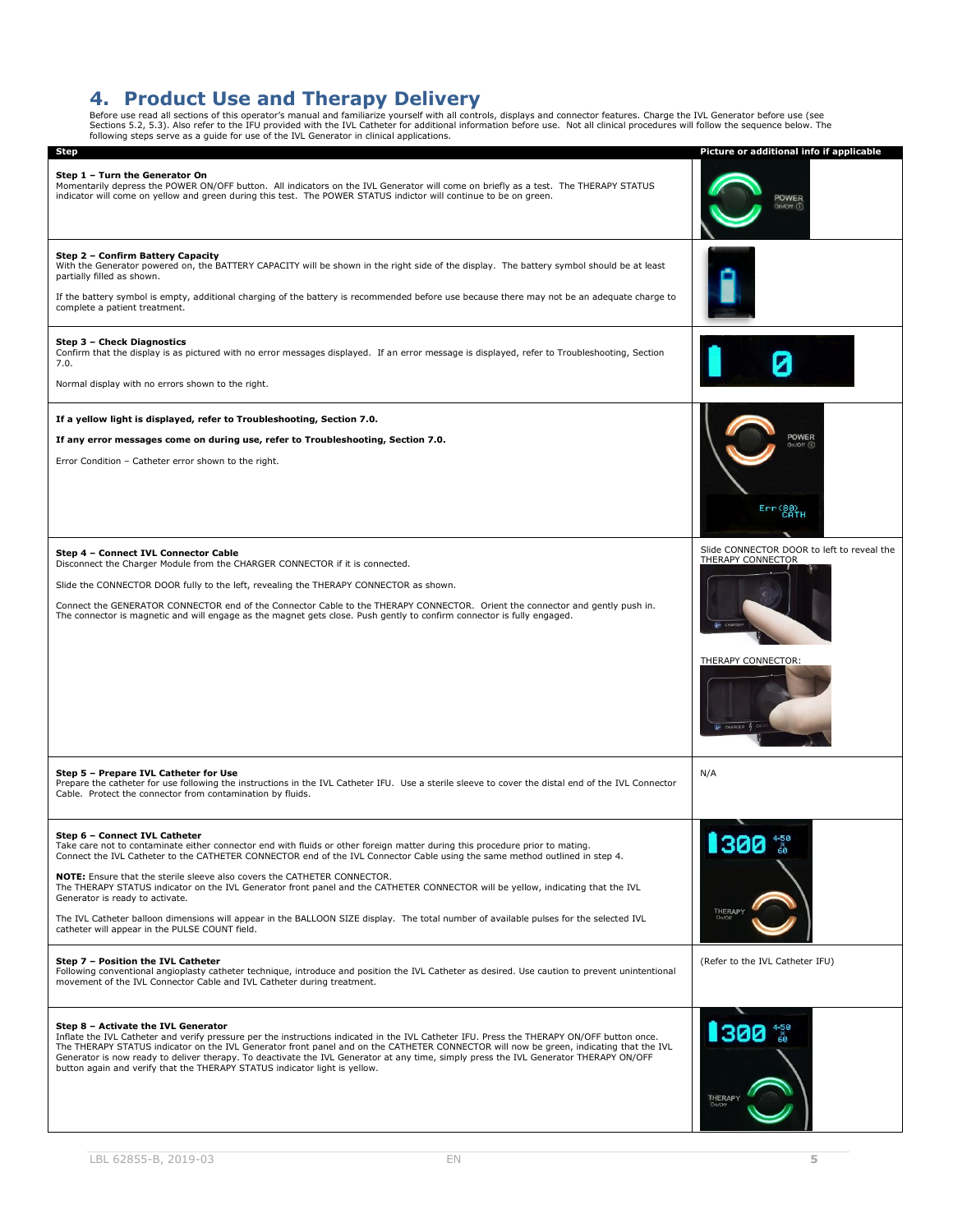# **Step Picture or additional info if applicable Step 9 – Deliver Therapy** ਜੈ288 "ੱ While observing balloon positioning and lesion characteristics under fluoroscopy, press and hold the THERAPY button on the IVL Connector Cable. The IVL Generator will deliver lithotripsy pulses via the IVL Catheter balloon while the THERAPY button is depressed unless the IVL<br>Generator determines that therapy is to be interrupted. As each therapy pulse is de PULSE COUNT display will decrement by one, and the Generator will sound one click. Confirm therapy delivery by continuously monitoring under<br>fluoroscopy (see IVL Catheter IFU for additional information). To stop therapy, s **NOTE**: There is no need to make any adjustments for dosage levels or pulse rates. All such settings are pre-programmed for given catheter types. **Step 10 – Pause Period / Resume Therapy** The IVL Generator is designed to force a brief pause in therapy at designated intervals. If the user attempts to deliver a quantity of pulses without pausing, the IVL Generator will automatically interrupt therapy for a pause period. The THERAPY STATUS indicator will be yellow during<br>this period. To resume therapy, wait for the THERAPY STATUS indicator to become maximum number of pulses in the same treatment segment. **Step 11 – IVL Catheter End of Life** The IVL Generator is designed to sense the end of the useful life of the IVL Catheter. Should this occur the PULSE COUNT will indicate "0" pulses remaining and the IVL Generator will interrupt therapy. The display will indicate a catheter error and a yellow light will appear around the POWER ON/OFF button. Replacing the IVL Catheter with a new one is required before the IVL Generator may be used again. Refer to the applicable IVL Catheter IFU for maximum pulse count per catheter (useful life) specifications. Err(80)<br>CATH **Step 12 – IVL Catheter Replacement** Detach the IVL Catheter by first sliding the sterile sleeve out of the way moving it proximally along the IVL Connector Cable. Next, gently pull the CATHETER CONNECTOR and IVL Connector Cable apart to separate the IVL Catheter from the IVL Connector Cable connector (see illustration). Take care not to contaminate the connectors with fluids or other foreign matter during this procedure. Position IVL Connector Cable to help ensure the connector remains free of contamination until the IVL Catheter can be replaced. **CAUTION:** Discard the used IVL Catheter per standard hospital procedures. Used IVL Catheters cannot be re-sterilized and are designed for<br>single use only. Re-use of IVL Catheters can lead to patient injury. Connect a new indicated in the IVL Catheter IFU.

#### **CAUTION EQUIPMENT DAMAGE**

The IVL Generator delivers low-energy, short-duration, high-voltage pulses to the IVL Catheter through the IVL Connector Cable. The system is designed not to deliver pulses unless an IVL Catheter connector is mated with the IVL Connector Cable and IVL Generator. It is important not to allow the contacts or internal surfaces of unmated connectors to be contaminated with fluids. Do not allow any connector to become contaminated by or immersed in fluids. Failure to observe these precautions may damage the cables or catheters.

#### <span id="page-5-0"></span>**4.1 Additional Usage Information**

The following topics and additional information may be useful in the use of the IVL Generator in treatment scenarios that may differ from the basic sequence of events defined in Section 4.0 above.

| <b>TOPIC</b>        | <b>ADDITIONAL INFORMATION</b>                                                                                                                                                |  |  |  |  |
|---------------------|------------------------------------------------------------------------------------------------------------------------------------------------------------------------------|--|--|--|--|
| <b>Tones</b>        | The IVL Generator is designed to supplement its visual indicators with tones. The IVL Generator will sound tones as follows:                                                 |  |  |  |  |
|                     | • Click - Sounds once per therapy pulse to confirm therapy delivery in process.                                                                                              |  |  |  |  |
|                     | . Two beeps - Positive confirmation of a user action. Occurs when connecting a valid catheter or when arming or disarming the IVL Generator. Also occurs at                  |  |  |  |  |
|                     | the end of the pre-programmed therapy pause period.                                                                                                                          |  |  |  |  |
|                     | • Three beeps - Negative prompt. Occurs when attempting to activate the IVL Generator but when one or more conditions are preventing activation. Examples                    |  |  |  |  |
|                     | include attempting to activate the IVL Generator without a valid IVL Catheter attached or while holding down the THERAPY button. Also occurs when the IVL                    |  |  |  |  |
|                     | Generator is deactivated and in the event built in diagnostics detect a malfunction.                                                                                         |  |  |  |  |
| Use of              | . Multiple IVL Catheters may be used during the treatment of a single patient. The IVL Generator is designed to track the useful remaining life of each IVL                  |  |  |  |  |
| <b>Multiple IVL</b> | Catheter; however, no more than one of any given size IVL Catheter may be in use simultaneously.                                                                             |  |  |  |  |
| <b>Catheters</b>    | • Connect and use IVL Catheters of varying sizes by following steps $5 - 9$ above.                                                                                           |  |  |  |  |
|                     | . Discard used IVL Catheters after patient treatment. Used IVL Catheters cannot be re-sterilized and are for single use only. Re-use of IVL Catheters can lead to            |  |  |  |  |
|                     | patient injury.                                                                                                                                                              |  |  |  |  |
| Automatic           | The IVL Generator is designed to turn itself off and conserve battery power after periods of inactivity as follows:                                                          |  |  |  |  |
| <b>Off Feature</b>  | . No IVL Catheter is connected - Will turn off after five hours.                                                                                                             |  |  |  |  |
|                     | • IVL Catheter connected - Will turn off after one hour.                                                                                                                     |  |  |  |  |
|                     | • If the IVL Generator has turned itself off, simply press the POWER ON/OFF button to turn the IVL Generator back on. Patient treatment may resume by                        |  |  |  |  |
|                     | following steps outlined in Section 4.0.                                                                                                                                     |  |  |  |  |
| <b>Following</b>    | Follow these steps to prepare the IVL Generator for future use:                                                                                                              |  |  |  |  |
| Usage               | . Press POWER ON/OFF button once to turn the IVL Generator off.                                                                                                              |  |  |  |  |
|                     | • Remove and discard the IVL Catheter and sterile sleeve.                                                                                                                    |  |  |  |  |
|                     | • Coil and secure the IVL Connector Cable                                                                                                                                    |  |  |  |  |
|                     | • Slide the CONNECTOR DOOR to the right to protect the THERAPY CONNECTOR                                                                                                     |  |  |  |  |
|                     | . If the last case of the day has been completed, or if the BATTERY CHARGING symbol is indicating empty, then place the battery on charge. The Charger Module                |  |  |  |  |
|                     | must be connected to AC Mains and to the IVL Generator CHARGER CONNECTOR per Sections 5.2 - 5.3.                                                                             |  |  |  |  |
|                     | • Confirm the IVL Generator is charging; a lightning bolt symbol should appear inside the battery symbol.                                                                    |  |  |  |  |
|                     | NOTE: The battery is self-discharging and requires periodic recharges even during storage so that the battery will not discharge to an unacceptably low voltage level, which |  |  |  |  |
|                     | could ultimately result in battery damage.                                                                                                                                   |  |  |  |  |
|                     |                                                                                                                                                                              |  |  |  |  |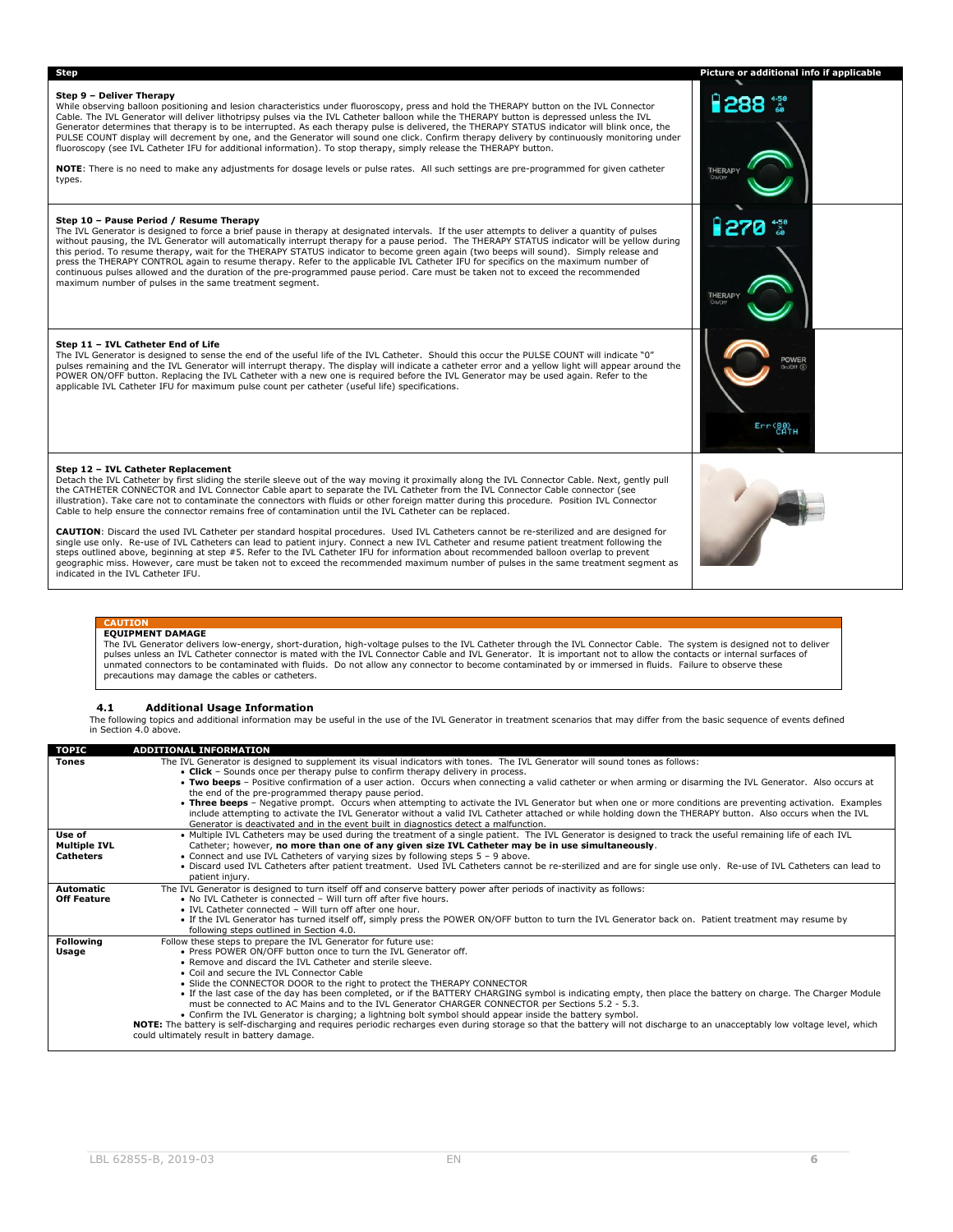# <span id="page-6-0"></span>**5. Installation**

#### **Important - Follow all steps in Sections 5.0 – 5.5 prior to use of this product.**

The IVL Generator is shipped as an assembled product, ready to install on an IV pole as outlined in Section 1.1. It is designed to be mounted to an IV pole prior to use. Once mounted, it will appear as shown below.



Care should be taken in selecting a stable IV pole which should have a wide base and locking-style casters. An IV pole with five casters, located in a circular pattern with a<br>diameter of at least 23 inches (58 cm), such a

The IVL Generator should be mounted such that its top surface is no more than 50 inches (127 cm) from the floor. Consult your biomedical department in the event there are<br>any questions regarding the stability of the intend or patients.

### <span id="page-6-1"></span>**5.1 IV Pole Mounting**

**STEP 1 – Locate and identify mounting hardware (see image below).**<br>Two identical sets of IV pole mounting hardware are provided. One set is used to mount the IVL Generator and one set is used to mount the battery Charger



**IV Pole Mounting Hardware**

**STEP 2 –Determine the IV pole diameter at the desired mounting location.**

The mounting bracket will accommodate IV pole diameters from 3/4 to 1 inch (19 mm to 25 mm).<br>• **NOTE: If the pole diameter 1 inch (25 mm) proceed to step 3.**<br>If the IV pole is 3/4 inch (19 mm) in diameter, attach the IV Po

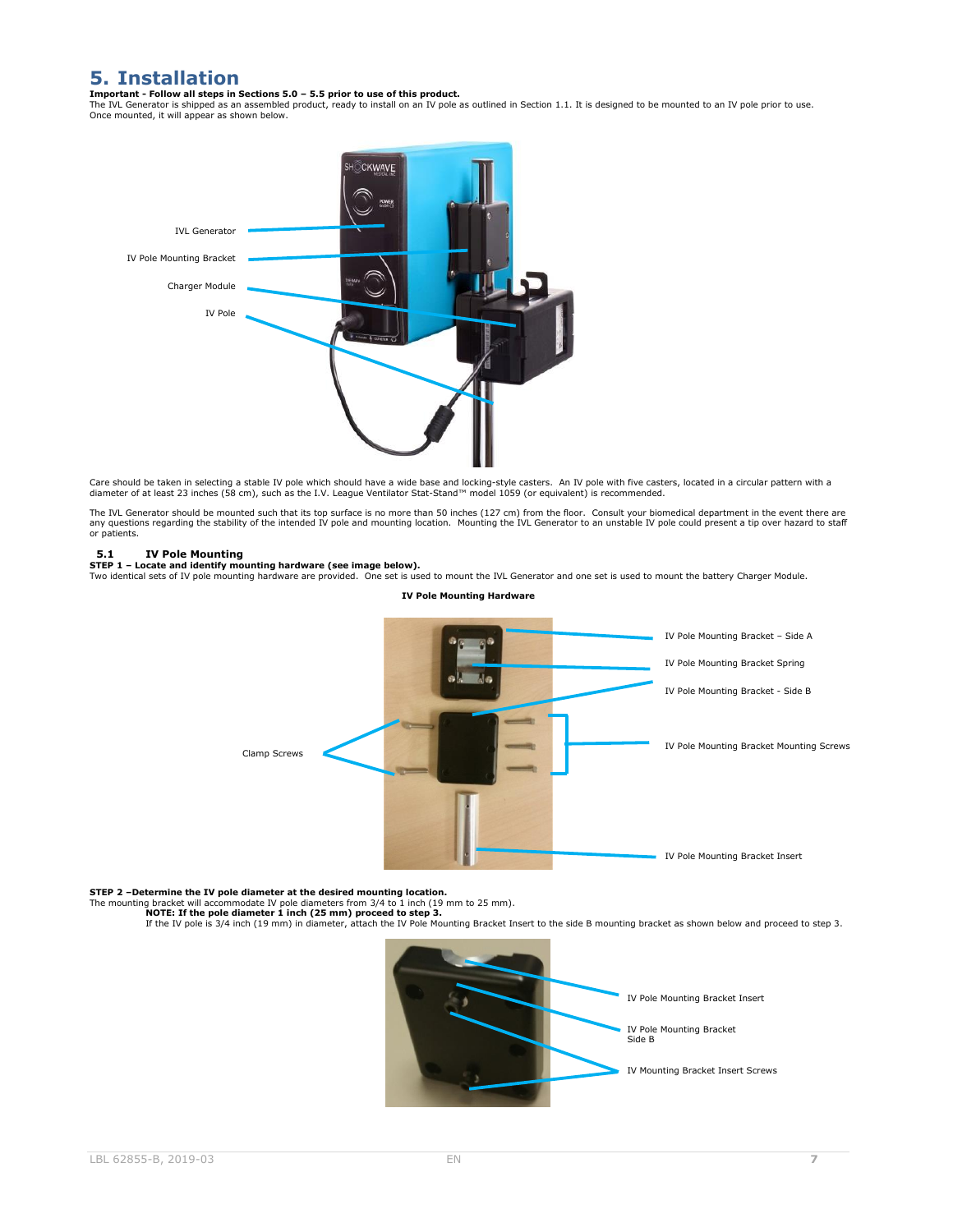#### **STEP 3 – Mount the brackets to the IV Pole as follows:**



IV Pole Mounting Bracket Side A

IV Pole Mounting Bracket Side B

Mounting Screw



Slide the bracket to the desired position on the pole for the battery charger. Install and tighten the clamp screw.



Clamp Screw **Tighten with Allen Key** (5/32")

Install and tighten the remaining mounting (2ea) and clamp screws (1ea).

Install the second mounting bracket in the same fashion. Position the second bracket so that it rests on top of the first bracket. Orient the brackets so that they are facing opposite directions.



#### **STEP 4 – Mount the IVL Generator to the top bracket:**

Align the holes in the mounting plate on the right side of the IVL Generator with the bracket mounting studs. Push the IVL Generator towards the bracket to engage the<br>mounting studs then push the IVL Generator down to lock

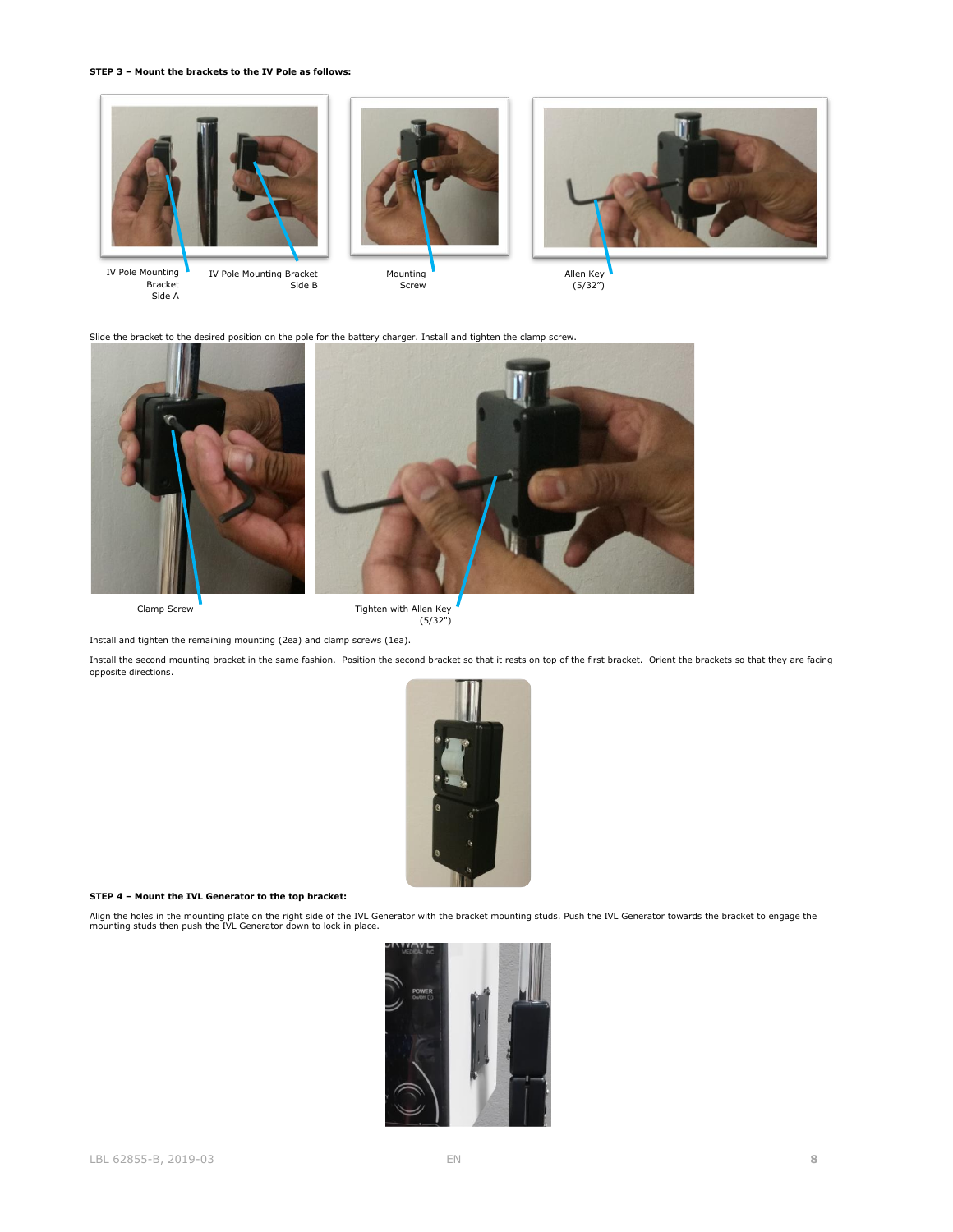**STEP 5 – Mount the battery Charger Module in the same fashion as the IVL Generator.**



**CAUTION – IV POLE TIP HAZARD** Observe the recommendations noted herein for mounting the IVL Generator to an IV pole. Failure to comply with recommendations could result in an injury to the user or patient.

#### <span id="page-8-0"></span>**5.2 Connecting to Line Power**

The IVL Generator normally operates from an internal, rechargeable battery system. However, in order to charge the battery system, the Charger Module must first be connected to line power. Locate the AC Mains Cable shipped with the IVL Generator and connect it to the AC Mains input. Choose a safe location where connection of this power cable to AC Mains will not create a trip hazard and connect it to the AC Mains outlet.

The Charger Module is designed to operate from power supplies world-wide. See Appendix C for more information.

WARNING – SHOCK HAZARD<br>To avoid the risk of electrical shock, this equipment must only be connected to a grounded electrical outlet (electrical supply mains with protective earth.) Use with a<br>hospital grade receptacle. Gro

#### <span id="page-8-1"></span>**5.3 Charging the Internal Battery**

Charging the battery requires the Charger Module be connected to AC Mains, and the Charger Module must also be connected to the CHARGER CONNECTOR located on the front panel of the IVL Generator (see Section 3.1).

It will be necessary to disconnect the IVL Connector Cable from IVL Generator, if one is attached. To do so, gently pull the IVL Connector Cable connector straight from the<br>IVL Generator. Move the CONNECTOR DOOR fully to t

Connect the cable coming from the front of the Charger Module to the CHARGER CONNECTOR on the front of the IVL Generator (see Section 3.1). Ensure that the CHARGER MODULE cable is fully seated into the CHARGER CONNECTOR. The BATTERY CHARGING indicator will be displayed with a lightning bolt inside the battery symbol to indicate the battery is now charging (see Step 2 of Section 5.5 for illustration).

Charge the battery for at least twelve hours prior to use. After twelve hours, BATTERY CAPACITY should show a completely filled in battery symbol (see Step 4 of Section 5.5 for illustration).

**NOTE:** The battery is self-discharging and requires periodic recharges even during storage so that the battery will not discharge to an unacceptably low voltage level, which could ultimately result in battery damage.

### <span id="page-8-2"></span>**5.4 Environment Conditioning**

The IVL Generator is designed to be used indoors in a controlled environment. Refer to Appendix C for specified operating conditions.

Allow the IVL Generator to be stored in the ambient conditions of the usage environment for at least 24 hours before turning it on. This must be done with the IVL Generator unpacked and removed from its shipment materials. This is important because shipping, storage and use environments may vary widely and could cause condensation within<br>the IVL Generator or its accessories. Such condensation

#### **WARNING – USE ENVIRONMENT**

Allow the IVL Generator and its accessories (including IVL Catheters and IVL Connector Cables) to adjust to room temperature and humidity conditions for at least twenty four hours before use. See Appendix C for specified operating conditions. Operating the equipment outside of these environmental conditions may cause equipment malfunction or damage.

#### <span id="page-8-3"></span>**5.5 Generator Inspection and Test**

Inspection and test of the IVL Generator following installation per the steps below is recommended prior to placing the IVL Generator into clinical service. Also confirm that the inspection and test requirements of your Biomedical Department have been satisfied prior to placing this equipment into clinical service.

| Step                                                                                                                                                                                                                                                                                                                                                                                                                                                                                                                                                                                                                                                       | Picture or additional info if<br>applicable |
|------------------------------------------------------------------------------------------------------------------------------------------------------------------------------------------------------------------------------------------------------------------------------------------------------------------------------------------------------------------------------------------------------------------------------------------------------------------------------------------------------------------------------------------------------------------------------------------------------------------------------------------------------------|---------------------------------------------|
| Step 1 - Physical Condition Inspection<br>Inspect all surfaces of the IVL Generator exterior including the Charger Module. Confirm there is no visible damage such as cracks or<br>chips in any component.<br>Disconnect the Charger Module from the IVL Generator and slide the CONNECTOR DOOR left and right. Verify it is not damaged, also<br>verify it is retained in its track and it slides easily left to right. Reconnect the Charger Module to the IVL Generator.<br>Inspect the IVL Connector Cable and AC Mains Cable. Confirm there are not any damaged, split or cracked materials and electrical<br>contacts are free of extraneous matter. | CHARGER 4 CATHETER                          |
| Step 2 - Confirm Battery Charging<br>The Charger Module must be connected to AC Mains and to the IVL Generator CHARGER CONNECTOR per Sections 5.2 - 5.3.<br>Confirm the BATTERY CHARGING indicator is displayed.                                                                                                                                                                                                                                                                                                                                                                                                                                           |                                             |
| Step 3 - Turn the IVL Generator On<br>Momentarily depress the POWER ON/OFF button. The POWER STATUS and THERAPY STATUS indicators will turn on briefly as a test. The<br>indicators will come on green and then yellow during this test. The POWER STATUS indicator will remain green if no internal fault is<br>detected. The THERAPY STATUS indicator will turn off.                                                                                                                                                                                                                                                                                     | <b>POWEE</b>                                |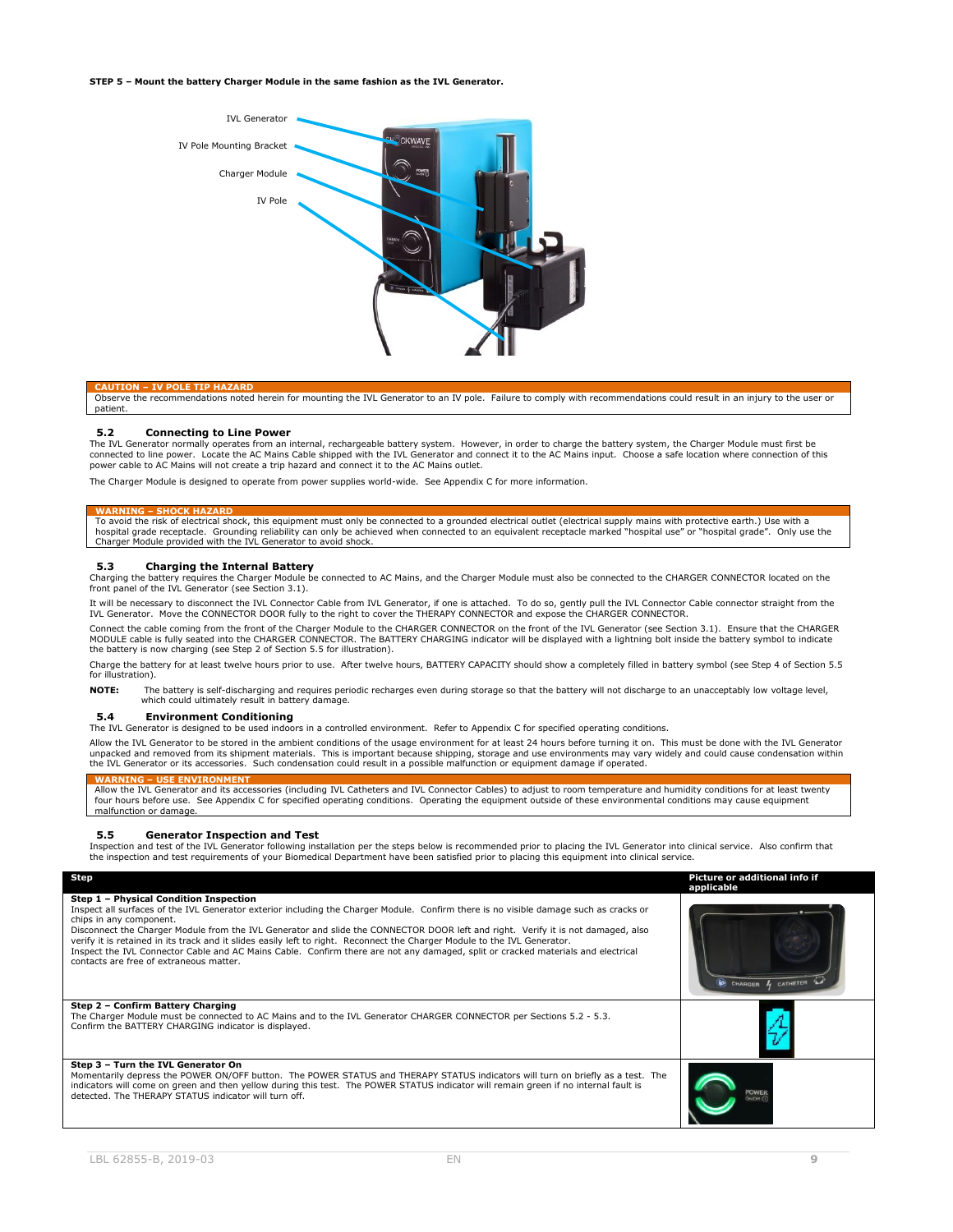| <b>Step</b>                                                                                                                                                                                                                                                                                                                                                                                                                                                                                              | Picture or additional info if<br>applicable |
|----------------------------------------------------------------------------------------------------------------------------------------------------------------------------------------------------------------------------------------------------------------------------------------------------------------------------------------------------------------------------------------------------------------------------------------------------------------------------------------------------------|---------------------------------------------|
| Step 4 - Confirm Battery Capacity<br>If the battery has been charging for at least twelve hours, as indicated in Section 5.3, the battery capacity shown in the BATTERY CAPACITY<br>display should be full as shown.                                                                                                                                                                                                                                                                                     |                                             |
| Step 5 - Check Diagnostics<br>When powered on, the IVL Generator will perform an array of built in tests designed to detect certain malfunctions. If an error is detected, an<br>error message will be displayed. If there are no error messages, these tests passed successfully.<br>If an error message is displayed, refer to Troubleshooting, Section 7.0.                                                                                                                                           | Normal<br><b>Error Condition</b>            |
| Step 6 - Initiate the Output Test<br>This test is initiated manually by depressing and holding the THERAPY ON/OFF button and releasing this button when the THERAPY STATUS<br>indicator comes on green. Pressing this button for three seconds is required.                                                                                                                                                                                                                                              | <b>THERAPY</b><br><b>On/Off</b>             |
| Step 7 - Confirm Output Test Result<br>The output test requires approximately 15 seconds to complete. During this time the THERAPY STATUS indicator will remain on green. Upon<br>successful completion of this test, the IVL Generator will sound four beeps. If an error is detected, an error message will be displayed. If the<br>display remains blank with only the battery symbol, this test has passed successfully.<br>This is the final step of the recommended inspection and test procedure. | <b>THERAPY</b><br>On/Off                    |

**WARNING – SHOCK HAZARD** Do not immerse IVL Connector Cables in water or other fluids. Avoid spilling any fluids on the IVL Generator. Spilled liquids may cause the IVL Generator to perform inaccurately or malfunction.

### <span id="page-9-0"></span>**6. Maintenance**

This section describes the maintenance that clinical and / or biomedical staff should be familiar with performing on a regular basis. Recommendations for regular maintenance and maintenance intervals are noted below.

**NOTE**: The battery is self-discharging and requires periodic recharges even during storage so that the battery will not discharge to an unacceptably low voltage level, which could ultimately result in battery damage. There are no user serviceable parts within the IVL Generator. Do not open the IVL Generator enclosure. Refer all<br>such servicing needs to your Shockwave Medical representativ

#### <span id="page-9-1"></span>**6.1 Daily Maintenance**

<span id="page-9-2"></span>**6.1.1 Charging and Testing the Internal Battery**<br>The IVL Generator operates from an internal battery. Charging the IVL Generator at the end of each day is recommended so that the battery will be fully charged<br>for cases oc

| <b>Confirm Battery Charging</b><br>The Charger Module must be connected to AC Mains and to the Generator CHARGER CONNECTOR per Sections<br>$5.2 - 5.3.$<br>Confirm the BATTERY CHARGING indicator is displayed. |  |
|-----------------------------------------------------------------------------------------------------------------------------------------------------------------------------------------------------------------|--|
| <b>Confirm Battery Capacity</b><br>If the battery has been charging for at least twelve hours the battery capacity shown in the BATTERY CAPACITY<br>display should indicate full as shown.                      |  |
| See the table on the next page for battery capacity information.                                                                                                                                                |  |

| <b>BATTERY SYMBOL</b>    | <b>CAPACITY</b>                                              |
|--------------------------|--------------------------------------------------------------|
| <b>Completely Filled</b> | Fully charged                                                |
| $1/2$ Full               | Four or more treatment cases                                 |
| 1/ <sub>4</sub> Full     | Two or more treatment cases                                  |
| <b>Empty</b>             | Less than two treatment cases; recharge as soon as practical |

A treatment case, for the purposes of interpreting the BATTERY CAPACITY display, is conservatively defined as 900 therapy pulses delivered over one hour. Actual battery performance will vary based on actual therapy delivered.

If the battery does not indicate full charge following twelve (12) hours of charging, remove the IVL Generator from service and contact your Shockwave Medical representative.

**NOTE**: The battery is self-discharging and requires periodic recharges even during storage so that the battery will not discharge to an unacceptably low voltage level, which could ultimately result in battery damage.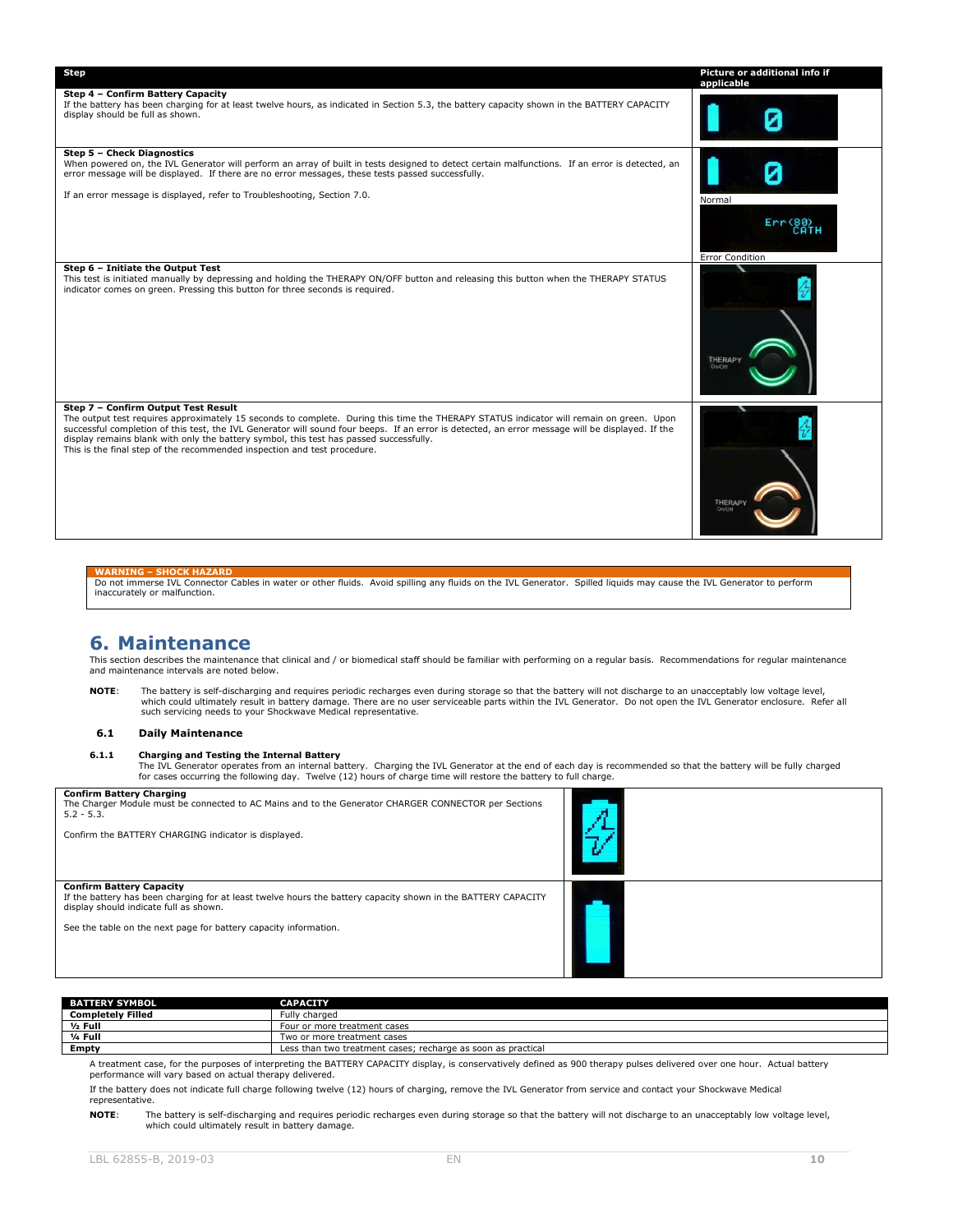<span id="page-10-0"></span>symbol is at least ¼ Full. IVL Generator may shut down without warning when the battery symbol is Empty. Remove the IVL Generator from use and contact your Shockwave Medical representative in the event the battery symbol frequently appears Empty or if the battery symbol does not appear full after twelve hours of charging. **6.1.2 Testing the IVL Generator** The IVL Generator will automatically perform an array of built in tests designed to detect certain malfunctions each time it is turned on. In addition, the IVL Generator features an automated test of the lithotripsy output system which may be initiated by the user. Confirmation of satisfactory test results is recommended daily, before cases are initiated, or as directed by your Biomedical Department. These tests may be done as follows: **Step Picture or additional info if applicable Step 1 – Turn the IVL Generator On** Momentarily depress the POWER ON/OFF button. All indicators on the IVL Generator will come on briefly as a test. The THERAPY STATUS indicator will come on green and yellow during this test. The POWER STATUS indictor will continue to be on green. POWER **Step 2 – Check Diagnostics** When powered on, the IVL Generator will perform an array of built in tests designed to detect certain malfunctions. If an error is detected,<br>an error message will be displayed. If no error is displayed, these tests passed If an error message is displayed, refer to Troubleshooting, Section 7.0. **Step 3 – Initiate the Output Test** The Charger Module must be connected to AC Mains and to the IVL Generator CHARGER CONNECTOR to run this test. This test is initiated manually by depressing and holding the THERAPY ON/OFF button and releasing this button when the THERAPY STATUS indicator comes on green. Pressing this button for three seconds is required. **Step 4 – Confirm Output Test Result** The output test requires approximately 15 seconds to complete. During this time the THERAPY STATUS indicator will remain on green. Upon successful completion of this test, the IVL Generator will sound four beeps. If no error message appears on the display then this test has passed successfully. **6.1.3 Inspecting the IVL Generator** Physical inspection of the IVL Generator on a daily basis is also recommended to help ensure that all components required for reliable operation are in good condition.

**WARNING – POSSIBLE DEVICE SHUTDOWN** This device operates only from an internal battery source. **Charge the IVL Generator battery when not in use.** Always operate the IVL Generator when the battery

#### <span id="page-10-1"></span>**Physical Condition Inspection**

Inspect all surfaces of the IVL Generator exterior including the Charger Module. Confirm there is no visible damage such as cracks or chips in any component.

Disconnect the Charger Module from the IVL Generator and slide the CONNECTOR DOOR left and right. Verify it is not damaged, also verify it is retained in its track and it slides easily left to right. Reconnect the Charger Module to the Generator.

Inspect the IVL Connector Cable and AC Mains Cable. Confirm there are not any damaged, split or cracked materials and electrical contacts are free of extraneous matter.

#### <span id="page-10-2"></span>**6.1.4 Cleaning the IVL Generator**

Dirt and extraneous matter may be removed from the IVL Generator and IVL Connector Cable using a soft cotton cloth or a lint free wipe. If needed, use only isopropyl alcohol sparingly as a cleaning agent.

Do not allow any fluids to penetrate the exterior surfaces of the device. Allow equipment to dry thoroughly before testing or use.

Clean connector areas carefully. Do not attempt to clean interior surfaces of connectors or connector contacts. In the event that an IVL Connector Cable has become<br>contaminated or malfunctions, remove this cable from use a

#### **WARNING – SHOCK OR FIRE HAZARD**

Do not immerse any portion of the IVL Generator in water or other fluids. Do not immerse IVL Connector Cables in water or other fluids. Avoid spilling any fluids on the IVL Generator. Spilled liquids may cause the IVL Generator to perform inaccurately or malfunction.

- Do not clean with solvents or flammable agents as this may cause damage to the IVL Generator and possibly cause harm to the user
- Do not autoclave or sterilize the IVL Generator or IVL Connector Cables as this may cause the IVL Generator to malfunction.

#### <span id="page-10-3"></span>**6.2 Monthly Maintenance**

There is no specific test or inspection which is recommended to be conducted on a monthly basis in addition to the tests and inspections included in Section 6.1. However, it<br>is recommended that the shift supervisor or Biom completed on a daily basis or as directed by the Biomedical Department.

#### <span id="page-10-4"></span>**6.3 Other Maintenance**

Shockwave Medical recommends that you contact your Shockwave Medical representative if you have any questions or concerns about maintenance.

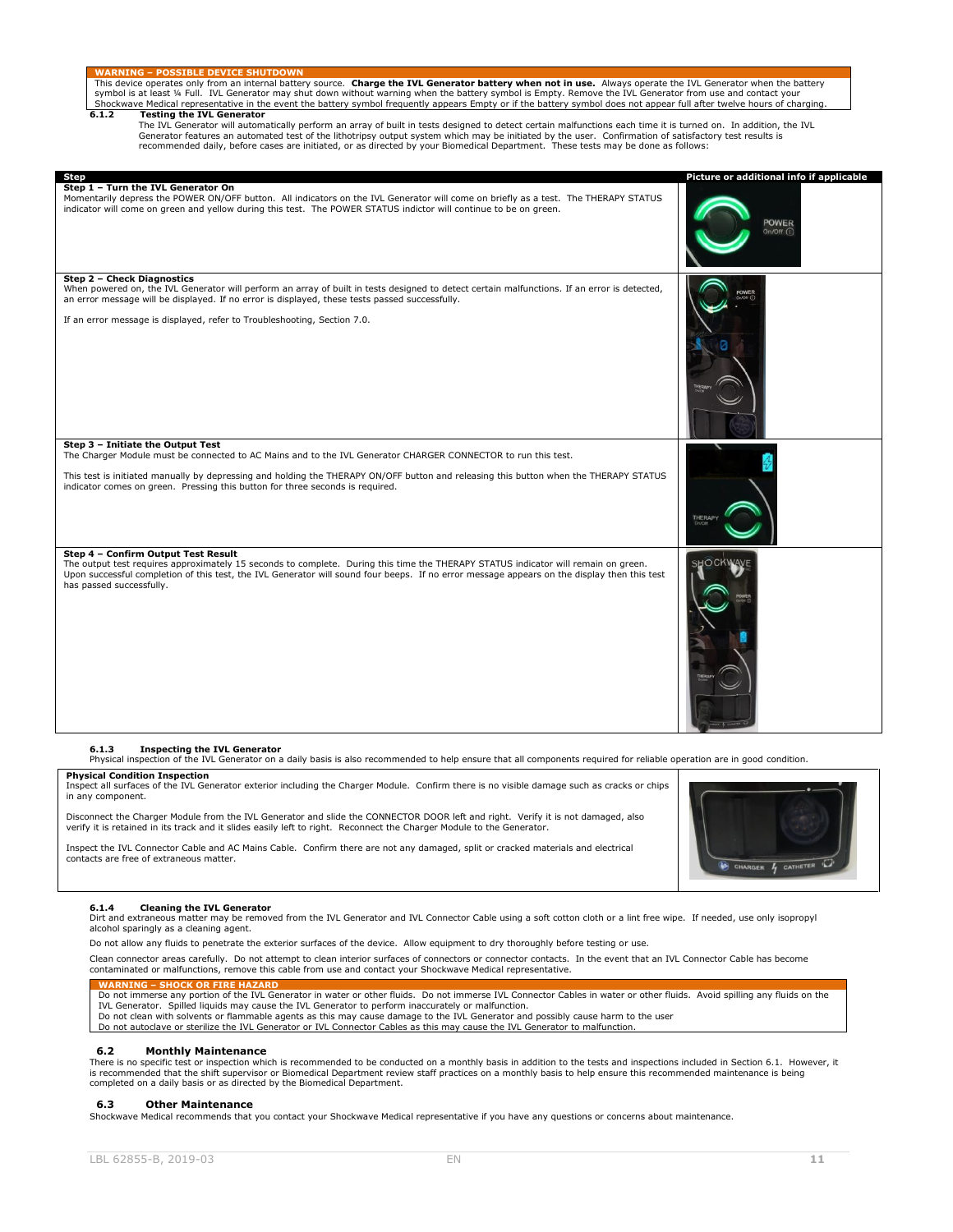Shockwave Medical recommends replacement of IVL Connector Cables every three years to reduce the possibility of failure during patient use. In the event IVL Connector<br>Cable connectors have become contaminated or the IVL Co replacement. Additional IVL Connector Cables can be ordered separately.<br>NOTE: The IVL Connector Cable should not be disposed of in the normal waste stream; it should be sent to a separate collection facility for recovery a

<span id="page-11-0"></span>6.4 Product Useful Life<br>The IVL Generator has been designed to provide a useful life of three years or more. Life expectancy is based on actual usage. Periodic inspection per the maintenance<br>schedule above is recommended b

# <span id="page-11-1"></span>**7. Troubleshooting**

If a problem is detected with the IVL System during use or testing, refer to the troubleshooting tips below. If the problem cannot be corrected, remove the equipment from<br>service and contact your Shockwave Medical represen

**Technical Support: For Shockwave Medical Technical Support, contact your local Shockwave Medical representative o[r www.shockwavemedical.](http://www.shockwavemedical/)com.**

#### **WARNING – SHOCK HAZARD**

Do not attempt to service the system. It contains no operator serviceable components and dangerous high voltages may be present. No user modification or servicing of this equipment is allowed. If any part of this product appears damaged, remove from use and contact your Shockwave Medical representative for repair or replacement.

| Observation                                                                                                       | <b>Possible Cause</b>                                                                                                                                                                                                                                                                                                                                              | <b>Corrective Action</b>                                                                                                                                                                                                                                                                                                                                                      |
|-------------------------------------------------------------------------------------------------------------------|--------------------------------------------------------------------------------------------------------------------------------------------------------------------------------------------------------------------------------------------------------------------------------------------------------------------------------------------------------------------|-------------------------------------------------------------------------------------------------------------------------------------------------------------------------------------------------------------------------------------------------------------------------------------------------------------------------------------------------------------------------------|
| Unit will not turn on                                                                                             | Battery requires charge                                                                                                                                                                                                                                                                                                                                            | Connect Charger Module to the IVL Generator and to AC<br>Mains.<br>Allow the IVL Generator to charge at least twelve (12) hours<br>prior to use                                                                                                                                                                                                                               |
| <b>Battery will not charge</b><br>(BATTERY CHARGING indicator is off)                                             | Disconnected cable                                                                                                                                                                                                                                                                                                                                                 | Connect Charger Module to the IVL Generator and also to<br>AC Mains.<br>NOTE: two cable connections are required.                                                                                                                                                                                                                                                             |
| Low BATTERY CAPACITY indicated when the<br>battery symbol is Empty                                                | Battery requires charge                                                                                                                                                                                                                                                                                                                                            | Connect Charger Module to the IVL Generator and to AC<br>Mains.<br>Allow the IVL Generator to charge at least twelve hours<br>prior to use                                                                                                                                                                                                                                    |
| System Error displayed and red light around<br>POWER ON/OFF button.                                               | Built in tests have detected a malfunction within the IVL<br>Generator                                                                                                                                                                                                                                                                                             | Turn IVL Generator off, wait one second and turn the IVL<br>Generator on again.<br>NOTE: If SYS fault cannot be resolved, remove IVL<br>Generator from service and contact your Shockwave Medical<br>representative.                                                                                                                                                          |
|                                                                                                                   | The generator was unable to mark the IVL Catheter for<br>beginning of life.                                                                                                                                                                                                                                                                                        | Turn the IVL Generator power OFF                                                                                                                                                                                                                                                                                                                                              |
| <b>Catheter Error 80 Displayed</b><br>Catheter beginning of life unsuccessful.                                    | Possible causes are:<br>. Loose connection between the IVL Generator and IVL<br>Catheter<br>· IVL Connector Cable defective or has reached end of life.<br>. IVL Catheter defective or has reached end of life.                                                                                                                                                    | Check IVL Catheter and IVL Connector Cable connection<br>. Make sure that the sterile sleeve is not interfering with<br>the IVL Catheter and IVL Connector Cable connection.                                                                                                                                                                                                  |
| <b>Catheter Error 81 Displayed</b><br>Catheter identification unsuccessful.                                       | IVL Generator was unable to identify the IVL Catheter type.<br>Possible causes are:<br>• Loose connection between IVL Generator and IVL Catheter<br>. IVL Connector Cable defective or has reached end of life.<br>. IVL Catheter defective or has reached end of life.                                                                                            | • Make sure that the connection to the IVL Generator is<br>secure and that the IVL Generator sliding door is not<br>interfering with the connection.<br>Purge and re-prep the IVL Catheter balloon<br>• Make sure air bubbles are removed from balloon before<br>and during IVL therapy. Deflate balloon by pulling<br>vacuum at least 3 times, releasing vacuum to allow the |
| <b>Catheter Error 88 Displayed</b><br>Pulse delivery timeout.                                                     | The IVL Generator was unable to measure pulse energy<br>delivery to the IVL Catheter within allowed time limit.<br>Possible causes are:<br>• Gas bubbles in the balloon<br>. Loose connection between the IVL Generator and IVL<br>Catheter<br>. IVL Connector Cable defective or has reached end of life.<br>. IVL Catheter defective or has reached end of life. | fluid to replace the air in the balloon.<br>Turn the IVL Generator power ON<br>Press the IVL Generator front panel therapy button when<br>ready<br>Resume pulse delivery.<br>If the error condition persists, replace the IVL Catheter.                                                                                                                                       |
| <b>THERAPY STATUS indicator on IVL Generator</b><br>front panel or on the IVL Connector Cable does<br>not turn on | Valid IVL Catheter is not connected                                                                                                                                                                                                                                                                                                                                | Make sure IVL Connector Cable is connected to IVL<br>Generator<br>Make sure IVL Catheter is connected to IVL Connector Cable<br>Replace IVL Catheter                                                                                                                                                                                                                          |
| <b>IVL Generator will not activate</b><br>(THERAPY STATUS is off)                                                 | Valid IVL Catheter is not connected                                                                                                                                                                                                                                                                                                                                | See THERAPY STATUS indicator troubleshooting step above                                                                                                                                                                                                                                                                                                                       |
| IVL Generator will not activate<br>(THERAPY STATUS is yellow)                                                     | THERAPY ON/OFF button is pressed                                                                                                                                                                                                                                                                                                                                   | Release THERAPY ON/OFF button, try again                                                                                                                                                                                                                                                                                                                                      |
| THERAPY STATUS changed from green to<br>vellow                                                                    | IVL System has automatically paused therapy (see Section 4.0<br>Step 10                                                                                                                                                                                                                                                                                            | THERAPY STATUS should indicate green again, within the<br>pause period specified in the IVL Catheter IFU                                                                                                                                                                                                                                                                      |
|                                                                                                                   | IVL Generator cannot be activated<br>(THERAPY STATUS indicator is off)                                                                                                                                                                                                                                                                                             | If error message(s) appear, see troubleshooting guide<br>above                                                                                                                                                                                                                                                                                                                |
| THERAPY ON/OFF button on the IVL Connector<br>Cable is pressed, but IVL Generator does not<br>deliver pulses      | IVL Generator has not yet been activated (THERAPY STATUS<br>indicator is yellow)                                                                                                                                                                                                                                                                                   | Press THERAPY ON/OFF button once (THERAPY STATUS<br>should turn green)                                                                                                                                                                                                                                                                                                        |
|                                                                                                                   | IVL System has automatically paused therapy (THERAPY<br>STATUS indicator is yellow, see Section 4.0 Step 9)                                                                                                                                                                                                                                                        | THERAPY STATUS should indicate green again, within the<br>pause period specified in the IVL Catheter IFU                                                                                                                                                                                                                                                                      |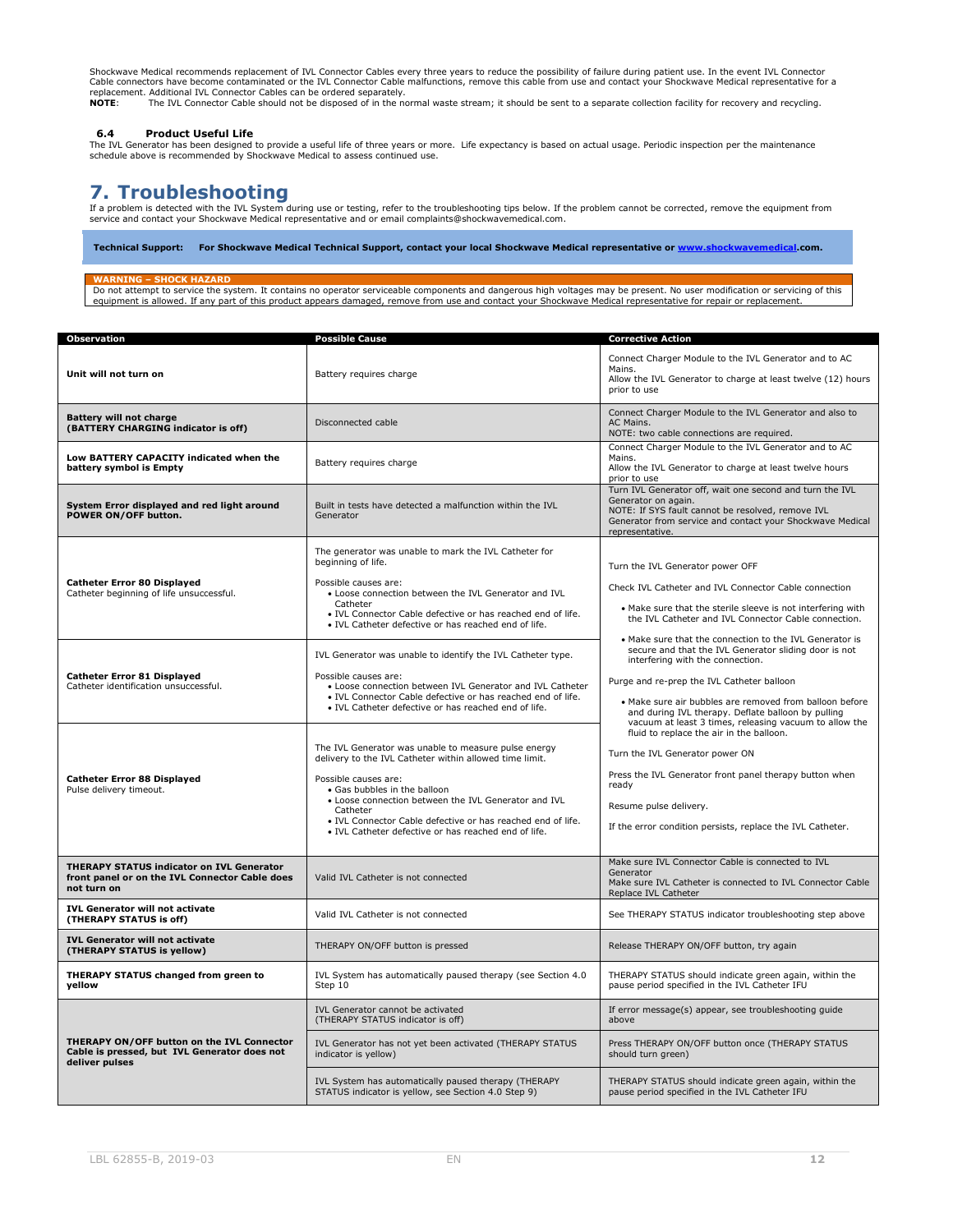| Observation | <b>Possible Cause</b>                                                                | <b>Corrective Action</b>                            |
|-------------|--------------------------------------------------------------------------------------|-----------------------------------------------------|
|             | IVL Catheter or IVL Connector Cable is faulty<br>(THERAPY STATUS indicator is green) | Replace IVL Catheter<br>Replace IVL Connector Cable |
|             |                                                                                      |                                                     |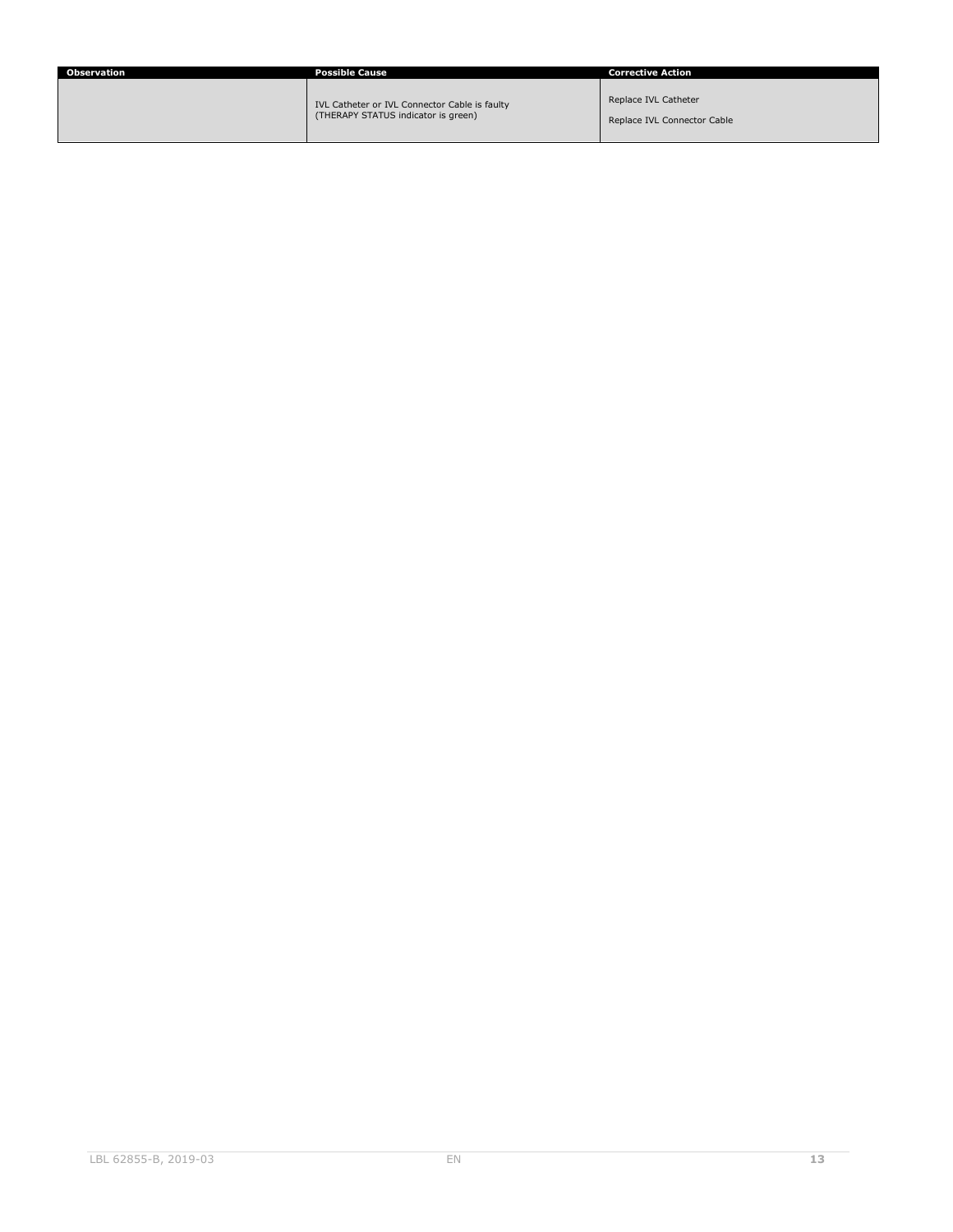# <span id="page-13-0"></span>**8. Appendix A: Electromagnetic Compatibility Guidance**

**Electromagnetic Compatibility Guidance - Emissions**

| Guidance and manufacturer's declaration - electromagnetic emissions                                                                                                                                              |            |                                                                                                                                                                                                   |  |
|------------------------------------------------------------------------------------------------------------------------------------------------------------------------------------------------------------------|------------|---------------------------------------------------------------------------------------------------------------------------------------------------------------------------------------------------|--|
| The Generator Model 825DP is intended for use in the electromagnetic environment specified below.<br>The customer or the user of the Generator Model 825DP should assure that it is used in such an environment. |            |                                                                                                                                                                                                   |  |
| <b>Emissions test</b>                                                                                                                                                                                            | Compliance | Electromagnetic environment - quidance                                                                                                                                                            |  |
| RF emissions CISPR 11                                                                                                                                                                                            | Group 1    | The Generator Model 825DP uses RF energy only for its internal function. Therefore, its RF emissions<br>are very low and are not likely to cause any interference in nearby electronic equipment. |  |
| RF emissions CISPR 11                                                                                                                                                                                            | Class A    | The Generator Model 825DP is suitable for use in all establishments other than domestic and those                                                                                                 |  |
| Harmonic emissions IEC 61000-3-2                                                                                                                                                                                 | Class A    | directly connected to the public low-voltage power supply network that supplies buildings used for                                                                                                |  |
| Voltage fluctuations/flicker emissions IEC 61000-3-3                                                                                                                                                             | Complies   | domestic purposes.                                                                                                                                                                                |  |

**Electromagnetic Compatibility Guidance – Power Supply Immunity**

| Guidance and manufacturer's declaration – electromagnetic immunity                                              |                                                                                                                                                                 |                                                                                                                                                                 |                                                                                                                                                                                                                                                                                                                           |  |
|-----------------------------------------------------------------------------------------------------------------|-----------------------------------------------------------------------------------------------------------------------------------------------------------------|-----------------------------------------------------------------------------------------------------------------------------------------------------------------|---------------------------------------------------------------------------------------------------------------------------------------------------------------------------------------------------------------------------------------------------------------------------------------------------------------------------|--|
| The Generator Model 825DP is intended for use in the electromagnetic environment specified below. The           |                                                                                                                                                                 |                                                                                                                                                                 |                                                                                                                                                                                                                                                                                                                           |  |
|                                                                                                                 | customer or the user of the Generator, Model 825DP should assure that it is used in such an environment.                                                        |                                                                                                                                                                 |                                                                                                                                                                                                                                                                                                                           |  |
| <b>Immunity test</b>                                                                                            | IEC 60601 test level                                                                                                                                            | <b>Compliance level</b>                                                                                                                                         | Electromagnetic environment -guidance                                                                                                                                                                                                                                                                                     |  |
| Electrostatic discharge (ESD)<br>IEC 61000-4-2                                                                  | $± 6$ kV contact<br>$± 8$ kV air                                                                                                                                | $± 6$ kV contact<br>$± 8$ kV air                                                                                                                                | Floors should be wood, concrete or ceramic tile. If floors are<br>covered with synthetic material, the relative humidity should<br>be at least 30 %.                                                                                                                                                                      |  |
| Electrical fast transient/burst<br>IEC 61000-4-4                                                                | $\pm$ 2 kV for power supply lines<br>$\pm$ 1 kV for input/output lines                                                                                          | $\pm$ 2 kV for power supply lines<br>$\pm$ 1 kV for input/output lines                                                                                          | Mains power quality should be that of a typical commercial or<br>hospital environment.                                                                                                                                                                                                                                    |  |
| Surge<br>IEC 61000-4-5                                                                                          | $\pm$ 1 kV line(s) to line(s)<br>$\pm$ 2 kV line(s) to earth                                                                                                    | $\pm$ 1 kV line(s) to line(s)<br>$\pm$ 2 kV line(s) to earth                                                                                                    | Mains power quality should be that of a typical commercial or<br>hospital environment.                                                                                                                                                                                                                                    |  |
| Voltage dips, short<br>interruptions and voltage<br>variations on power supply<br>input lines<br>IEC 61000-4-11 | <5 % UT (>95 % dip in UT) for 0,5 cycle<br>40 % UT (60 % dip in UT) for 5 cycles<br>70 % UT (30 % dip in UT) for 25 cycles<br><5 % UT (>95 % dip in UT) for 5 s | <5 % UT (>95 % dip in UT) for 0,5 cycle<br>40 % UT (60 % dip in UT) for 5 cycles<br>70 % UT (30 % dip in UT) for 25 cycles<br><5 % UT (>95 % dip in UT) for 5 s | Mains power quality should be that of a typical commercial or<br>hospital environment. If the user of the Generator Model<br>825DP requires continued operation during power mains<br>interruptions, it is recommended that the Generator Model<br>825DP be powered from an uninterruptible power supply or a<br>battery. |  |
| Power frequency (50/60 Hz)<br>magnetic field<br>IEC 61000-4-8                                                   | $3$ A/m<br><b>NOTE:</b> $\text{IIT}$ is the $\Lambda \cap \text{}$ mains veltage prior to application of the test level                                         | 3 A/m                                                                                                                                                           | Power frequency magnetic fields should be at levels<br>characteristic of a typical location in a typical commercial or<br>hospital environment.                                                                                                                                                                           |  |

**NOTE:** UT is the A.C. mains voltage prior to application of the test level.

### **Electromagnetic Compatibility Guidance – RF Immunity**

| Guidance and manufacturer's declaration - electromagnetic immunity<br>such an environment.                            |                                                                              |                           | The Generator, Model 825DP is intended for use in the electromagnetic environment specified below. The customer or the user of the Generator, Model 825DP should assure that it is used in                                                                                                                                                                                                                                                                                                                                                                                                                                                                                                                                                                                                                                                                                                                                                                                  |
|-----------------------------------------------------------------------------------------------------------------------|------------------------------------------------------------------------------|---------------------------|-----------------------------------------------------------------------------------------------------------------------------------------------------------------------------------------------------------------------------------------------------------------------------------------------------------------------------------------------------------------------------------------------------------------------------------------------------------------------------------------------------------------------------------------------------------------------------------------------------------------------------------------------------------------------------------------------------------------------------------------------------------------------------------------------------------------------------------------------------------------------------------------------------------------------------------------------------------------------------|
| <b>Immunity test</b>                                                                                                  | IEC 60601 test level                                                         | <b>Compliance level</b>   | Electromagnetic environment - guidance                                                                                                                                                                                                                                                                                                                                                                                                                                                                                                                                                                                                                                                                                                                                                                                                                                                                                                                                      |
| Conducted RF<br>IEC 61000-4-6<br>Radiated RF<br>IEC 61000-4-3<br><b>MORE 4. ALCO MILLION COOMIL MULTING LIGHT CO.</b> | 3 Vrms 150 kHz to 80 MHz<br>3 V/m 80 MHz to 2,5 GHz<br>$\sim$ 12 $\times$ 14 | $[V1=3]V$<br>$[E1=3] V/m$ | Portable and mobile RF communications equipment should be used no closer<br>to any part of the Generator Model 825DP, including cables, than the<br>recommended separation distance calculated from the equation applicable to<br>the frequency of the transmitter.<br>Recommended separation distance<br>$d = \left[\frac{3.5}{V_A}\right] \sqrt{P}$<br>$d = [\frac{3.5}{E_1}]\sqrt{P}$ 80 MHz to 800 MHz<br>$d = \left[\frac{7}{F_1}\right] \sqrt{P}$ 800 MHz to 2,5 GHz<br>where P is the maximum output power rating of the transmitter in watts (W)<br>according to the transmitter manufacturer and d is the recommended<br>separation distance in meters (m). Field strengths from fixed RF transmitters,<br>as determined by an electromagnetic site survey <sup>a</sup> , should be less than the<br>compliance level in each frequency range <sup>b</sup> Interference may occur in the<br>vicinity of equipment marked with the following symbol:<br>$((\cdot))$ |

NOTE 1 At 80 MHz and 800 MHz, the higher frequency range applies.<br>NOTE 2 These guidelines may not apply in all situations. Electromagnetic propagation is affected by absorption and reflection from structures, objects and p

a) Field strengths from fixed transmitters, such as base stations for radio (cellular/cordless) telephones and land mobile radios, amateur radio, AM and FM radio broadcast and TV broadcast cannot be predicted theoretically with accuracy. To assess the electromagnetic environment due to fixed RF transmitters, an electromagnetic site survey should be considered. If the<br>measured field strength in the location i b) Over the frequency range 150 kHz to 80 MHz, field strengths should be less than [V1] V/m.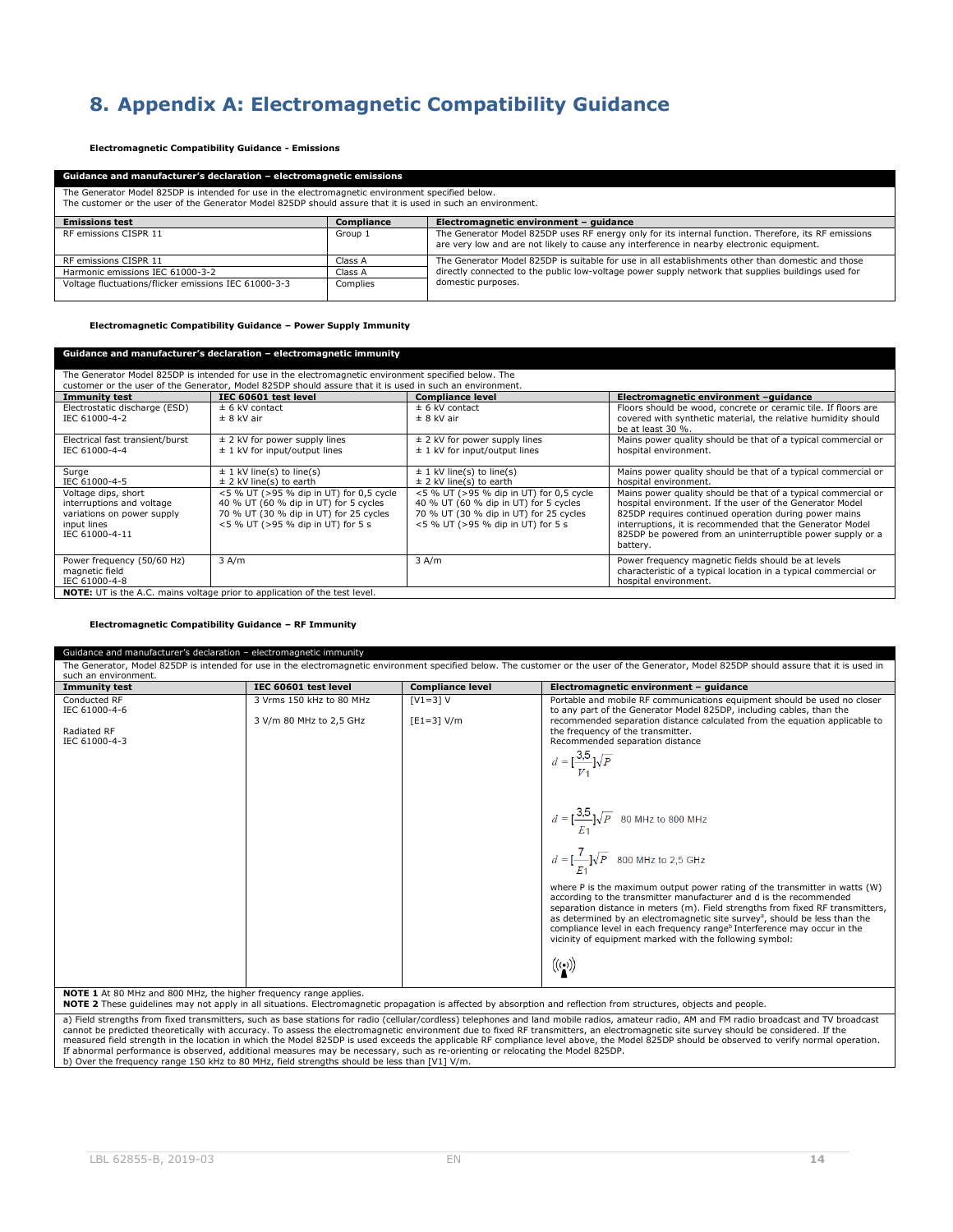#### **Electromagnetic Compatibility Guidance – Separation Distances**

#### **Recommended separation distances between portable and mobile RF communications equipment and the Model 825DP**

The Generator Model 825DP is intended for use in an electromagnetic environment in which radiated RF disturbances are controlled. The customer or the user of the Generator Model 825DP can<br>help prevent electromagnetic inter

| Rated maximum output power | Separation distance according to frequency of transmitter (m) |                   |                    |  |
|----------------------------|---------------------------------------------------------------|-------------------|--------------------|--|
| of transmitter             | 150 kHz to 80 MHz                                             | 80 MHz to 800 MHz | 800 MHz to 2,5 GHz |  |
| (W)                        | $d = 1$                                                       | $=$               | $d =$              |  |
| 0.01                       | 0.12                                                          | 0.12              | 0.23               |  |
| 0.1                        | 0.37                                                          | 0.37              | 0.74               |  |
|                            | 1.17                                                          | 1.17              | 2.33               |  |
| 10                         | 3.69                                                          | 3.69              | 7.38               |  |
| 100                        | 11.67                                                         | 11.67             | 23.33              |  |

 $11.67$ <br>For transmitters rated at a maximum output power not listed above, the recommended separation distance d in metres (m) can be estimated using the equation applicable to the frequency of<br>the transmitter, where P is

### **Essential Performance**

Generator Model 825DP maintains safe and effective performance in the delivery of IVL therapy when operated in the electromagnetic environment specified in the table above.

# <span id="page-14-0"></span>**9. Appendix B: Symbols The IVL Generator bears the following symbols:**

| Symbol                  | <b>Description</b>                                                                                                                                                                                  | Symbol                           | <b>Description</b>                                                                                                                                                                                                                        |
|-------------------------|-----------------------------------------------------------------------------------------------------------------------------------------------------------------------------------------------------|----------------------------------|-------------------------------------------------------------------------------------------------------------------------------------------------------------------------------------------------------------------------------------------|
|                         | Refer to instruction manual<br>Read and understand the Operator's Manual before use.                                                                                                                | $35^{\circ}$ C<br>$10^{\circ}$ C | Temperature limit                                                                                                                                                                                                                         |
|                         | Consult instructions for use                                                                                                                                                                        | 70%                              | Humidity limitation                                                                                                                                                                                                                       |
|                         | Caution                                                                                                                                                                                             |                                  | Date of manufacture                                                                                                                                                                                                                       |
| STERILE                 | Non-sterile                                                                                                                                                                                         |                                  | Manufacturer                                                                                                                                                                                                                              |
|                         | Type CF<br>The IVL Generator is classified for use without equipment damage in the<br>presence of cardiac defibrillators. The applied part meets electrical<br>safety requirements for cardiac use. |                                  | Keep dry                                                                                                                                                                                                                                  |
| <b>REF</b>              | Catalogue number                                                                                                                                                                                    |                                  | Do not use if package is damaged                                                                                                                                                                                                          |
| <b>SN</b>               | Serial number                                                                                                                                                                                       | EC REP                           | Authorized Representative in the European Community                                                                                                                                                                                       |
|                         | Protect from heat and radioactive sources                                                                                                                                                           |                                  | Do not stack                                                                                                                                                                                                                              |
|                         | Warning dangerous voltage                                                                                                                                                                           |                                  | Waste from Electrical and Electronic Equipment Directive<br>The Generator and Connector Cable should not be disposed of in<br>the normal waste stream and should be sent to separate collection<br>facilities for recovery and recycling. |
|                         | Caution: Federal (USA) Law restricts this device to sale by or on the<br>order of a physician.                                                                                                      | $c\epsilon$                      | Conformité Européenne                                                                                                                                                                                                                     |
| <b>PAT</b>              | Patents. Refer to www.shockwavemedical.com/patents                                                                                                                                                  | Refurbished                      | The process or combination of processes applied during the<br>expected service life to restore used equipment to a condition of<br>safety and performance comparable to when new.                                                         |
| <b>IVL</b><br>Generator | Intravascular Lithotripsy (IVL) Generator                                                                                                                                                           |                                  |                                                                                                                                                                                                                                           |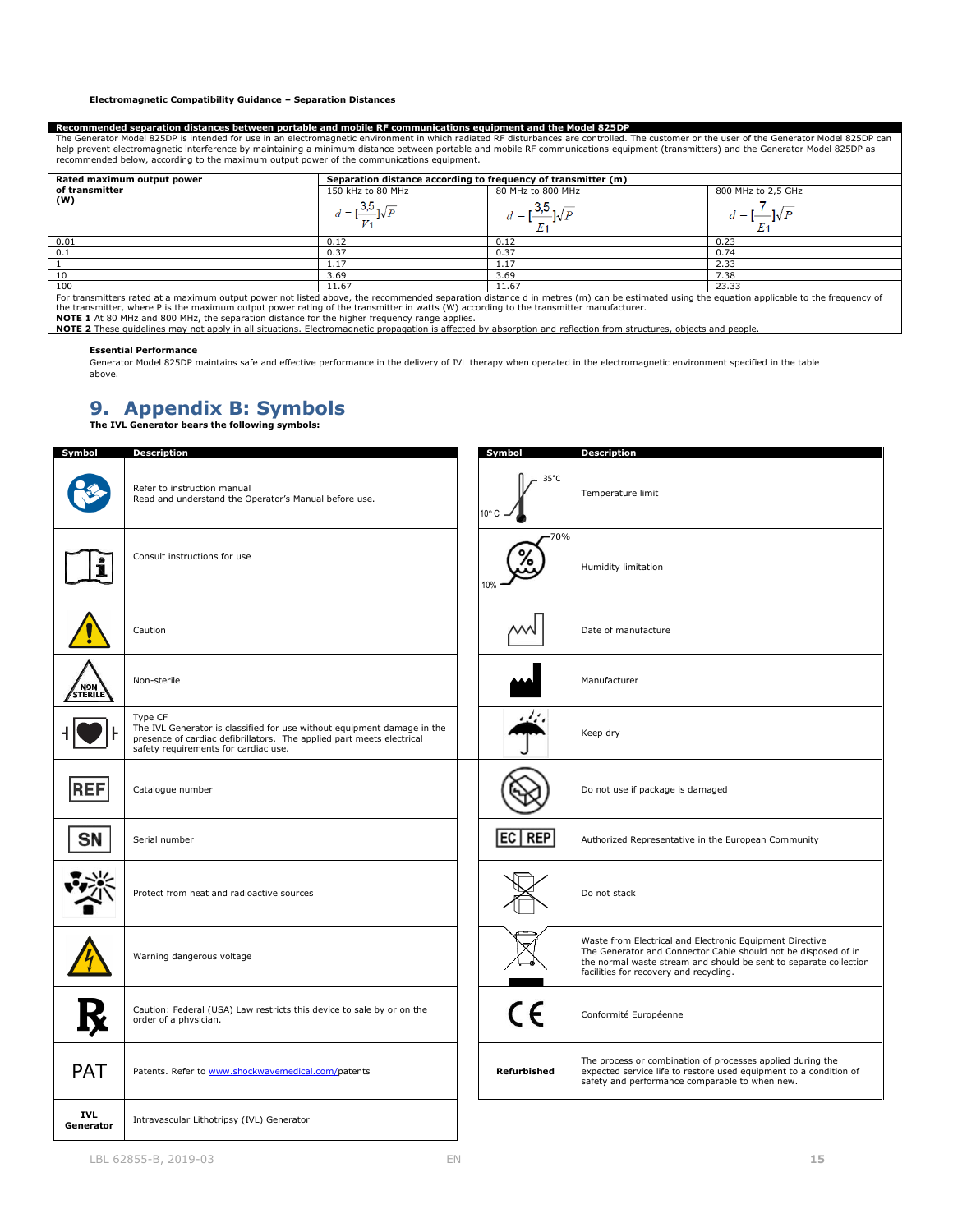# <span id="page-15-0"></span>10. Appendix C: Specifications<br>This appendix contains the specifications and performance characteristics for the Shockwave Medical IVL Generator Model 825DP. All specifications are typical at 20°C unless<br>otherwise stated.

<span id="page-15-1"></span>

| 10.1                                 | <b>Appendix C1: General Specifications</b>                                                                                                                                                                                                                                                                                                                                   |  |  |
|--------------------------------------|------------------------------------------------------------------------------------------------------------------------------------------------------------------------------------------------------------------------------------------------------------------------------------------------------------------------------------------------------------------------------|--|--|
| <b>Specifications</b>                | <b>Performance Characteristics</b>                                                                                                                                                                                                                                                                                                                                           |  |  |
| <b>Alarms</b>                        | Built in tests and monitors are designed to detect and annunciate designated malfunctions of subsystems within the Generator. The Generator is<br>designed to interrupt therapy delivery in the event a malfunction is detected. In addition, visual annunciators (CATH or SYS) will activate and three<br>beeps will sound. See Sections 4.1 (Tones), 7.0 (Troubleshooting) |  |  |
| <b>Classification, Product</b>       | Class II Medical Electrical (ME) Equipment                                                                                                                                                                                                                                                                                                                                   |  |  |
| <b>Classification, Applied Parts</b> | Type CF                                                                                                                                                                                                                                                                                                                                                                      |  |  |
| <b>Connectors (Connector</b>         | OnAnOn 150PT series with proprietary keyway                                                                                                                                                                                                                                                                                                                                  |  |  |
| Cable)                               |                                                                                                                                                                                                                                                                                                                                                                              |  |  |
| Data Log                             | No data associated with patient cases is logged                                                                                                                                                                                                                                                                                                                              |  |  |
| <b>Enclosure</b>                     | Non-ventilated, polymeric enclosure, molded from flame retardant UL 94V-0 rated material                                                                                                                                                                                                                                                                                     |  |  |
| Environmental                        | Altitude: 0 - 2000 meters                                                                                                                                                                                                                                                                                                                                                    |  |  |
|                                      | Humidity, operating: 10 - 70% non-condensing                                                                                                                                                                                                                                                                                                                                 |  |  |
|                                      | Temperature, operating: 10° to 35°C                                                                                                                                                                                                                                                                                                                                          |  |  |
|                                      | Temperature, storage / shipping: -20° to 65°C                                                                                                                                                                                                                                                                                                                                |  |  |
| <b>Electrical Safety</b>             | ISO 60601-1 (2012) edition 3.1 standards                                                                                                                                                                                                                                                                                                                                     |  |  |
| <b>EMC Compatibility</b>             | See Appendix A                                                                                                                                                                                                                                                                                                                                                               |  |  |
| <b>Mobility</b>                      | Product is designed to be mounted to a stable mobile or stationary IV pole. An IV pole with five casters located in a circular pattern with a diameter of                                                                                                                                                                                                                    |  |  |
|                                      | at least 23 inches (58 cm), such as the I.V. League Ventilator Stat-Stand™ model 1059 (or equivalent) is recommended.                                                                                                                                                                                                                                                        |  |  |
| Power                                | 90-240VAC;; 50-60Hz; Single Phase, 15A service                                                                                                                                                                                                                                                                                                                               |  |  |
|                                      | Protectively earthed                                                                                                                                                                                                                                                                                                                                                         |  |  |
| Size                                 | 11" (28.0 cm) high x 6" (15.2 cm) wide x 11.5" (29.2 cm) deep                                                                                                                                                                                                                                                                                                                |  |  |
| Shock                                | Shipping Shock per EXD-007C ASTM D 4169-09                                                                                                                                                                                                                                                                                                                                   |  |  |
| <b>Splash Resistance</b>             | 10 mL saline from above (Generator)                                                                                                                                                                                                                                                                                                                                          |  |  |
|                                      | 100 mL saline from any angle (Connector Cable distal end)                                                                                                                                                                                                                                                                                                                    |  |  |
| Weight                               | 6 pounds (2.7 kg)                                                                                                                                                                                                                                                                                                                                                            |  |  |

#### <span id="page-15-2"></span>**10.2 Appendix C2: Performance Specifications**

This appendix contains the specifications and performance characteristics for the Shockwave Medical IVL Generator Model 825DP.

| <b>Specifications</b>          | <b>Performance Characteristics</b>                                                                                                                          |  |  |
|--------------------------------|-------------------------------------------------------------------------------------------------------------------------------------------------------------|--|--|
| Battery                        | Rechargeable Smart Lithium Ion Battery Pack (14.4V, 6.6Ah)                                                                                                  |  |  |
|                                | Charge time less than twelve hours to full charge                                                                                                           |  |  |
|                                | Fully charged battery capacity 12 patient cases                                                                                                             |  |  |
|                                | (patient case: 900 therapy pulses delivered over one hour)                                                                                                  |  |  |
|                                | 80% capacity after 300 full charge/discharge cycles                                                                                                         |  |  |
|                                | Meets requirements for transport via commercial aircraft                                                                                                    |  |  |
|                                | (UN Manual of Tests and Criteria part III subsection 38.3)                                                                                                  |  |  |
| <b>Diagnostics</b>             | Built in tests and monitors are designed to detect and annunciate designated malfunctions of subsystems within the IVL Generator. The IVL Generator         |  |  |
|                                | is designed to interrupt therapy delivery in the event a malfunction is detected.                                                                           |  |  |
| <b>Emitter Drive Channels</b>  | Four channels, one to four channels may be used depending on catheter model connected.                                                                      |  |  |
| Output                         | Proprietary pulse delivery system. Output voltage 1000 - 3000 volts peak to peak, pulse duration $\sim 1 \mu S$ , pulse frequency 1, 2 or 4 Hz depending on |  |  |
|                                | catheter model connected.                                                                                                                                   |  |  |
| <b>Output Voltage Accuracy</b> | The open circuit voltage at the IVL Generator THERAPY CONNECTOR: 5% of pre-programmed set point.                                                            |  |  |
| <b>Output Limits</b>           | IVL System is designed to override user input and limit the number of continuous pulses delivered based on the IVL Catheter model connected. Refer to       |  |  |
|                                | IVL Catheter IFU.                                                                                                                                           |  |  |
| <b>Therapy Settings</b>        | Proprietary pulse delivery system. No user adjustable settings. Pulse delivery settings are pre-programmed, based on IVL Catheter model connected.          |  |  |
|                                | Settings and IVL Catheter model detection employ redundant features.                                                                                        |  |  |



**Shockwave Medical, Inc.**<br>5403 Betsy Ross Drive<br>Santa Clara, CA 95054, USA<br>[www.shockwavemedical.com](http://www.shockwavemedical.com/)



**MedPass SAS** 95 bis Boulevard Pereire 75017 Paris France